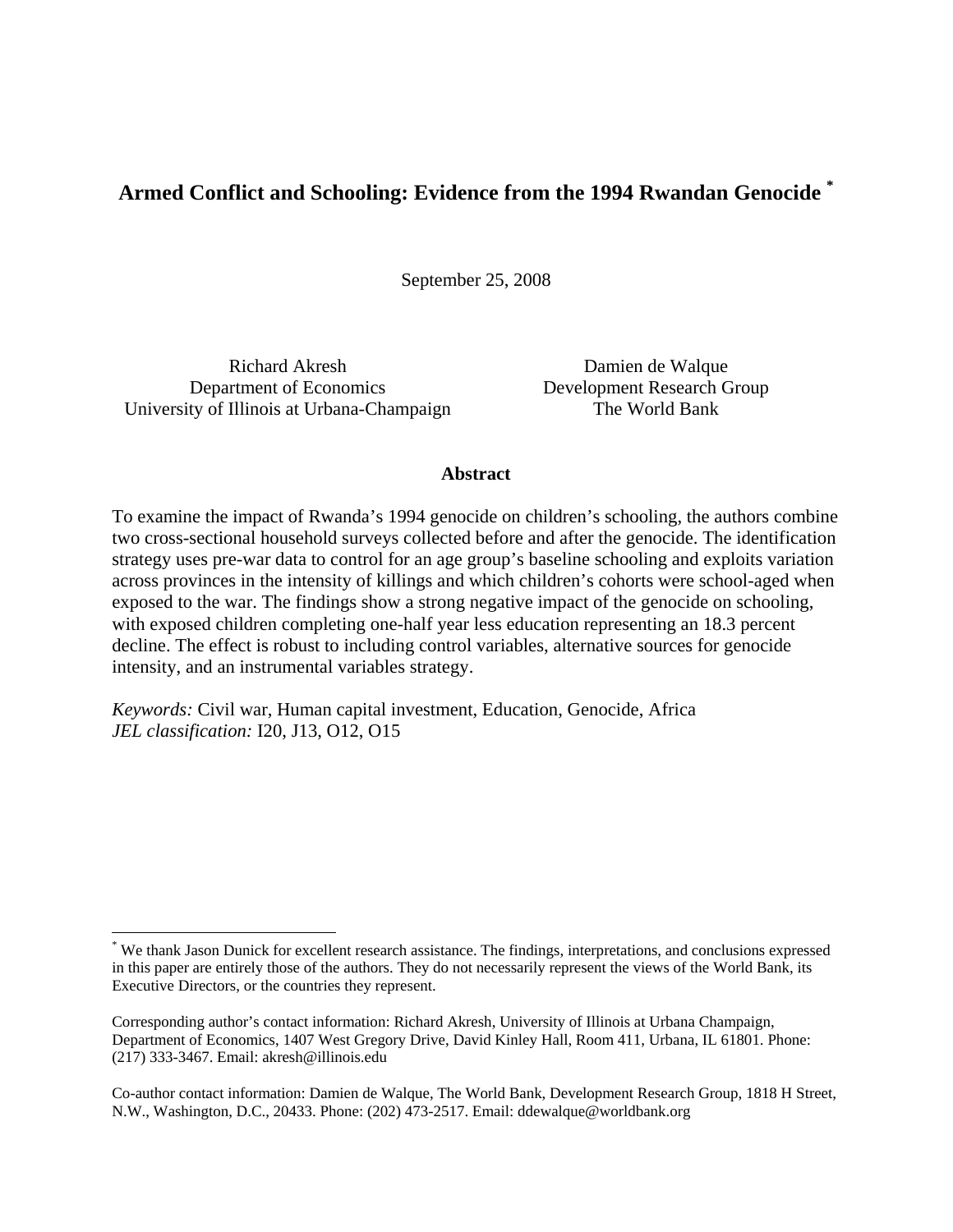# **1. Introduction**

 $\overline{a}$ 

Civil conflict has affected almost three-fourths of all countries in Sub-Saharan Africa, and it is critical but difficult to measure the medium to long-term consequences of wars (Gleditsch et al, 2002). Pioneering research by Collier (1999) examines the impacts of armed conflict from a macroeconomic angle and there is a growing literature in which researchers debate the magnitude of the long-term negative consequences of wars and armed conflicts. Davis and Weinstein (2002) find that recovery from World War II Allied bombings on Japanese cities was extremely strong. Brakman, Garrtesen and Schramm (2004) arrive at similar conclusions, showing that Allied bombings on West German cities had a significant but only temporary impact. Miguel and Roland (2006) present similar evidence from the American bombing in Vietnam, finding no impact of heavier bombing on poverty rates, consumption levels, literacy, infrastructure, or population density. Chen, Loayza and Reynal-Querol (2007), analyze 41 countries involved in civil wars between 1960 and 2003 and find that once the war ends and lasting peace begins, recovery in economic performance, health, education, and political development is significant. Despite the deaths and destruction caused by civil wars, there is limited research that examines the microeconomic impacts of war for non-combatants, although this is slowly changing as data from war regions becomes available (De Walque, 2006; Shemyakina, 2006; Akresh, Verwimp, Bundervoet, 2007; Bellows and Miguel, 2008).<sup>1</sup>

The 1994 Rwandan genocide is one of the most violent episodes in recent history, killing at least 800,000 people (10 percent of the country's population), in approximately one hundred days (Des Forges, 1999). The rate of killing during the genocide makes it "the most efficient mass killing since the atomic bombings of Hiroshima and Nagasaki" (Gourevitch, 1998).

<sup>&</sup>lt;sup>1</sup> Research focusing on soldiers finds large negative impacts on earnings for these individuals, and soldiers exposed to more violence face a harder time reintegrating into civilian society (Angrist, 1990; Imbens and van der Klaauw, 1995; Humphreys and Weinstein, 2005; Blattman and Annan, 2007).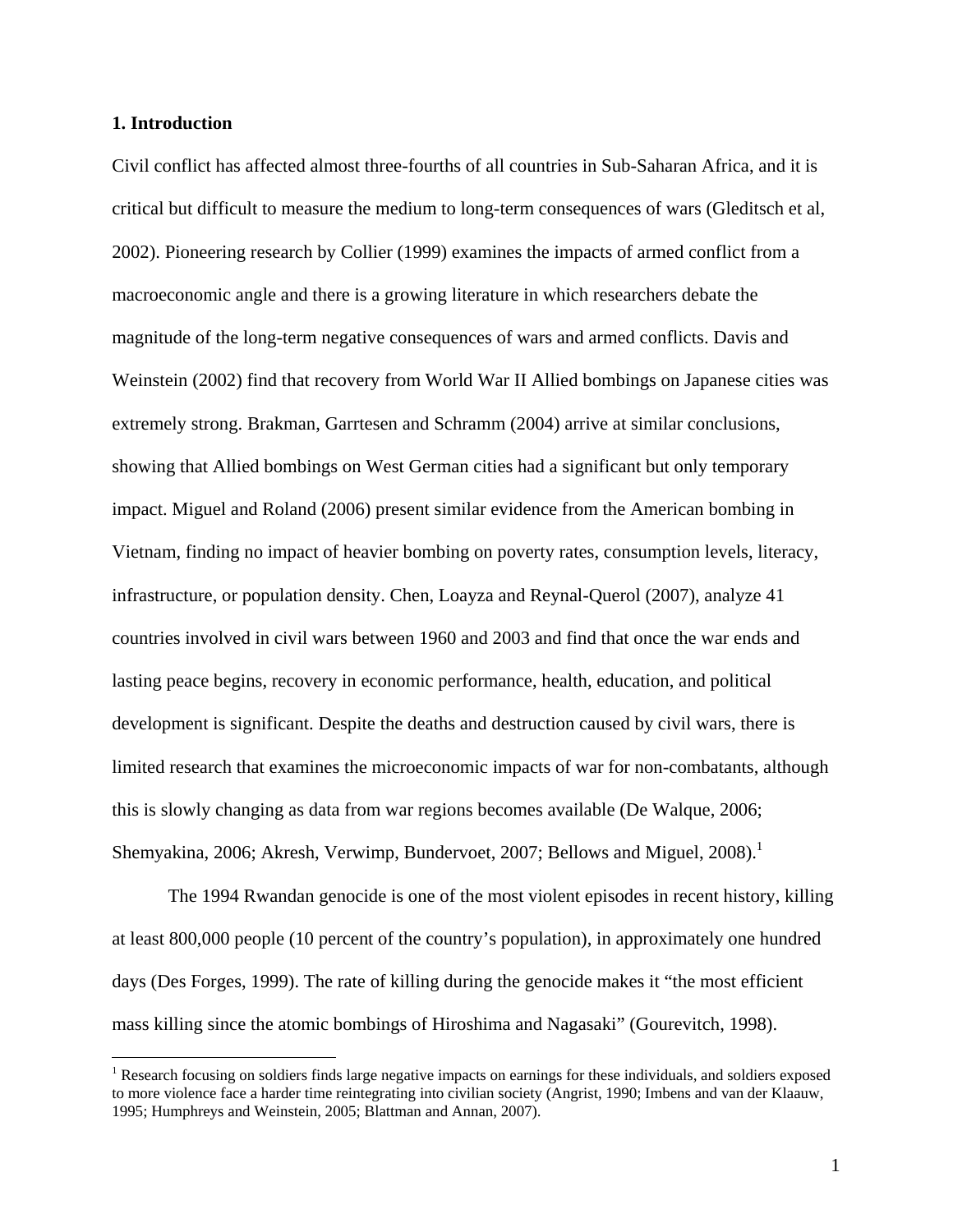However, the war was short and the country was taken over by a relatively well-organized regime after the end of the hostilities. Armed conflicts often have immediate negative economic impacts and Rwanda is no exception. Rwandan per capita GDP plummeted almost 50 percent and consumer prices increased 64 percent during the genocide but by 1996 had returned to near pre-war levels (all figures from IMF, 1998). Coffee exports, the predominant export crop in Rwanda, declined 54 percent in 1994 but returned to pre-war levels in 1995. Given the rapid return to pre-war economic levels, the long-run impacts might not be severe.

In this paper, we examine the impact of the Rwandan genocide on children's human capital investment, focusing on primary level schooling as 93 percent of the population under age 35 has not completed primary school. We examine if and how shocks, such as the genocide, affect children's enrollment and the probability of completing a particular grade for those exposed children. We combine two nationally representative cross-sectional household surveys, one collected in 2000 (6 years after the genocide ended) and one collected in 1992 (2 years prior to the genocide). This is unique as few studies of conflicts have data bracketing a conflict event. The empirical identification strategy uses the pre-war data to control for baseline schooling levels for a given age group and exploits variation in which birth cohorts of children were still in school when they were exposed to the war. We find that school-age children exposed to the genocide experience a drop in educational achievement of almost one-half year of completed schooling and are 15 percentage points less likely to complete third or fourth grade, and the effect is robust to including a variety of control variables, alternative sources for measuring conflict intensity, and an instrumental variables strategy. Based on the existing literature, it is likely that the negative schooling impact of the genocide will have a long-run welfare impact through an adverse effect on future adult wages and productivity.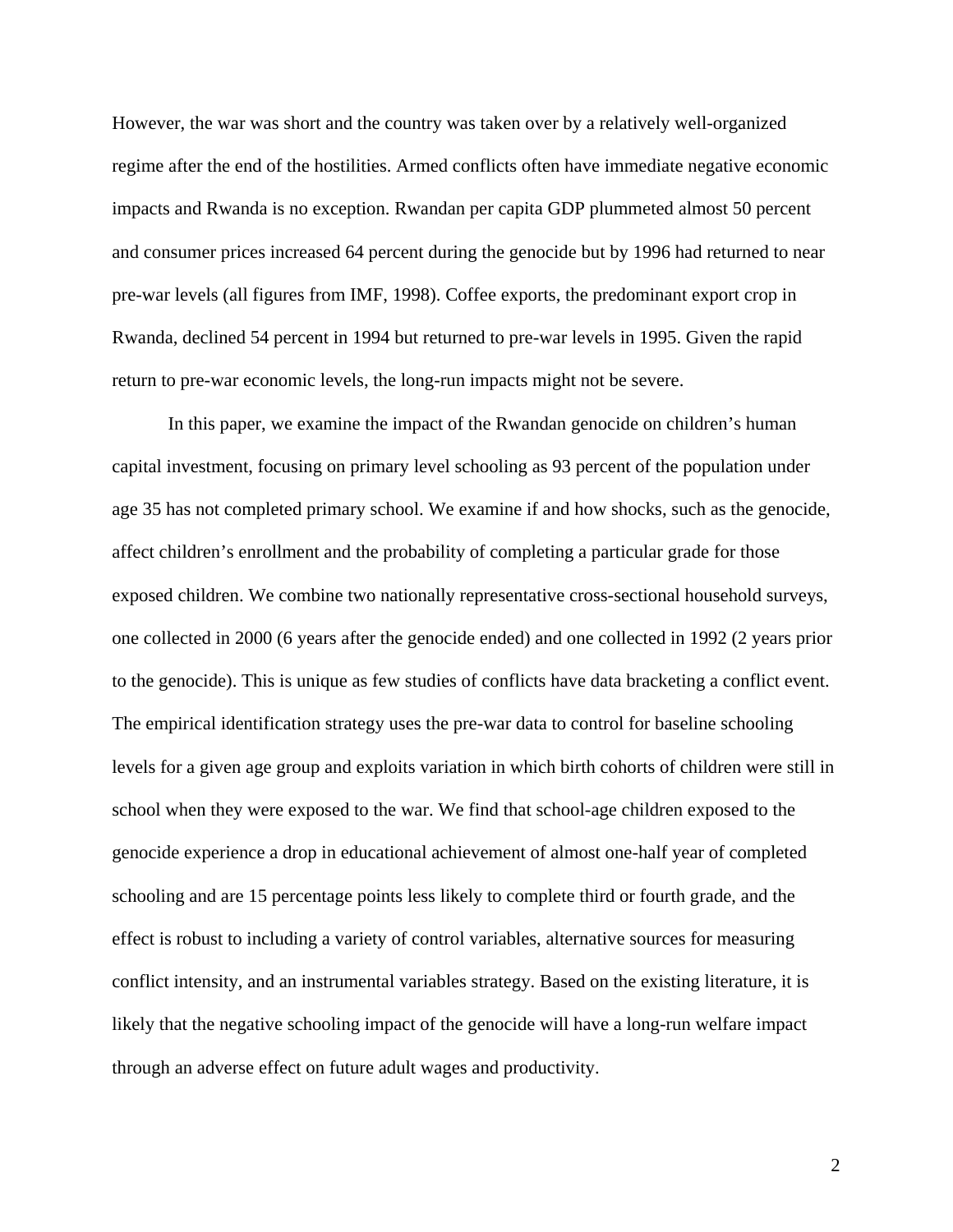This paper is structured as follows. Section 2 describes the data and the empirical setting where the Rwandan genocide occurred. Section 3 explains the empirical identification strategy. Section 4 presents the main results as well as robustness tests. Section 5 concludes.

### **2. Data and Empirical Setting**

 $\overline{a}$ 

#### *2.1 Political History and Impacts of the Rwandan Genocide*

Rwanda is a small, landlocked country in Central Africa with a current population of nine million and a high population density (337 people per square km). Since independence in 1962, political turmoil over the sharing of power and access to opportunities resulted in explosions of ethnic violence which have marked much of the recent history of the country.<sup>2</sup> A civil conflict pitting the Hutu-led government against the Rwanda Patriotic Front (RPF), a Tutsi-led rebel movement, culminated in genocide lasting from April to June 1994. Approximately 800,000 people (mainly Tutsis and moderate Hutus) were massacred by the army and the extremist Interahamwe militia. The RPF overthrew the regime in June 1994. More than two million refugees fled to Tanzania and the Democratic Republic of Congo. On July 19, 1994, a national unity government was established and a fragile process of recovery began to take hold. The country continued to experience large movements of people. Following unrest in the eastern region of the Democratic Republic of Congo, more than 600,000 refugees returned to Rwanda in November 1996. This massive wave of repatriation was followed at the end of December 1996 by the return of another 500,000 from Tanzania (World Bank, 2003).<sup>3</sup>

 $2^2$  The first massacre of the minority Tutsis by the majority Hutus occurred in 1959, sending hundreds of thousands of Tutsis into exile in neighboring countries, and since then, Rwanda has experienced several episodes of ethnic fighting.

 $3$  Note that this population displacement does not invalidate our identification strategy, which uses province level pre-war data to control for baseline schooling levels for a given age group (see Section 3 for details), since most displaced individuals returned to their same birth province. A 2001 Rwandan nationally representative survey, Enquête Intégrale sur les Conditions de Vie des Ménages, contains information about the province of birth as well as the current province of residence and shows that approximately 88.5 percent of individuals currently live in the same province in which they were born.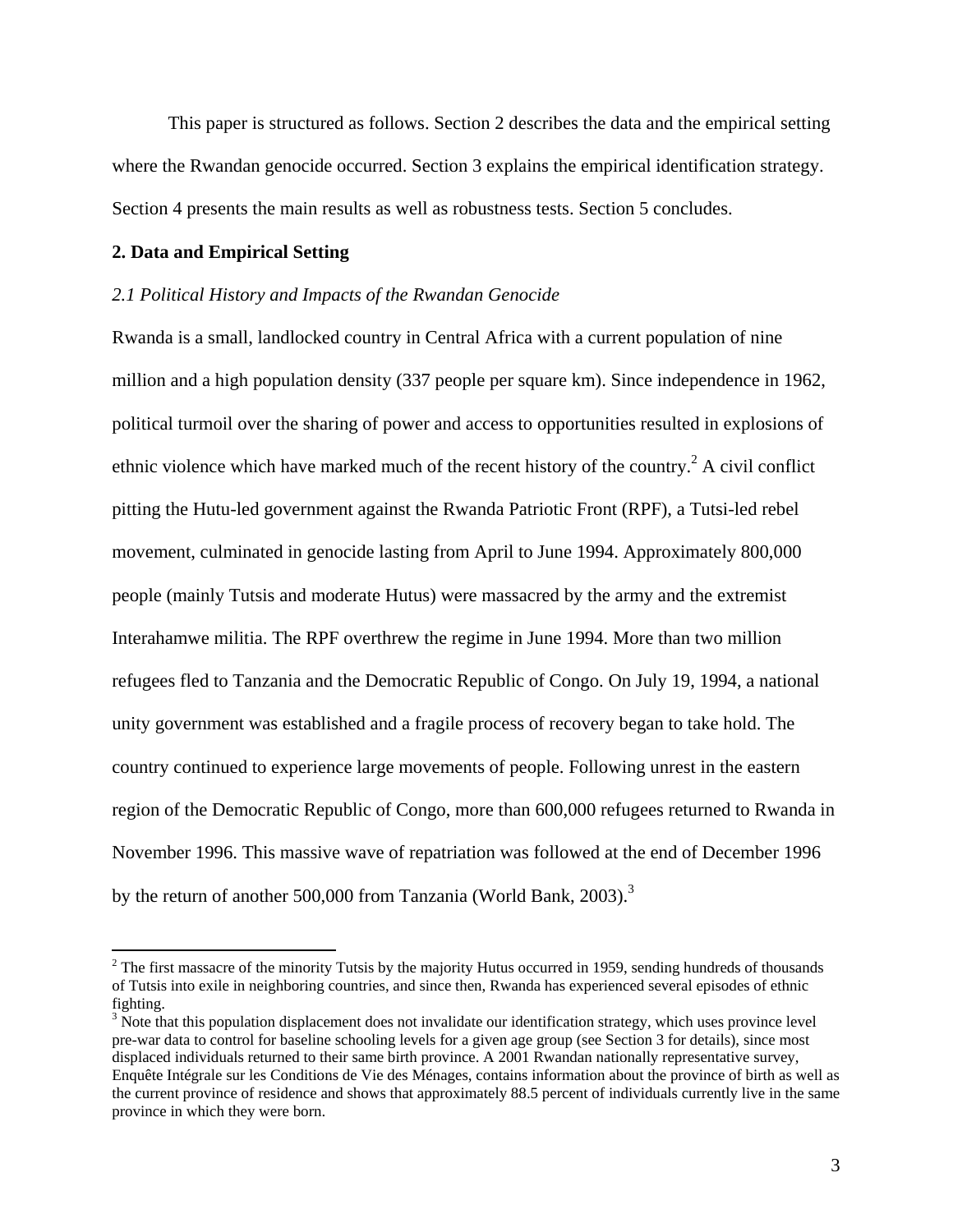To understand the Rwandan genocide's impact on children's schooling, we discuss the mechanisms by which the conflict could have affected education. The genocide was extremely violent and disrupted the school year throughout the entire country. Schools were closed, school buildings and supplies destroyed, teachers killed, students and teachers alike became refugees abroad, families lost their savings and became poor, and many students became orphans losing one or both parents to the genocide. However, the genocide lasted a short time, concentrated on 100 days during the spring of 1994, and at the micro-level households could have rebounded from this massive shock as is evidenced in the macroeconomic indicators discussed previously.

# *2.2 Data Overview*

1

Our analysis, focusing exclusively on primary schooling as few Rwandans complete more than six years of school, attempts to measure the medium-term effects of the genocide on educational achievements several years after the conflict ended. We use the 1992 and 2000 Demographic and Health Surveys (DHS) for Rwanda to measure educational attainment and grade completion rates.<sup>4</sup> Table 1 reports the overall educational attainment for all individuals aged 6 to 35, and then for males and females separately, in 1992 and in 2000. For both genders and for all individuals overall, on average schooling outcomes improved between 1992 and 2000. The fraction of people with no education decreased from 30.0 to 23.8 percent, and the proportion with some primary education increased from 63.99 to 69.16 percent. There was also a small increase in secondary schooling from 6.01 to 7.04 percent. Similar results are seen for both men and women, although the improvements seem to be slightly larger for women. These results could be interpreted as providing evidence that there are not medium-term negative educational

<sup>&</sup>lt;sup>4</sup> Rwanda's education system has a 6-3-3-4 structure: six years of primary schooling, three years of lower secondary schooling, three years of upper secondary schooling, and four years of higher education (World Bank, 2003).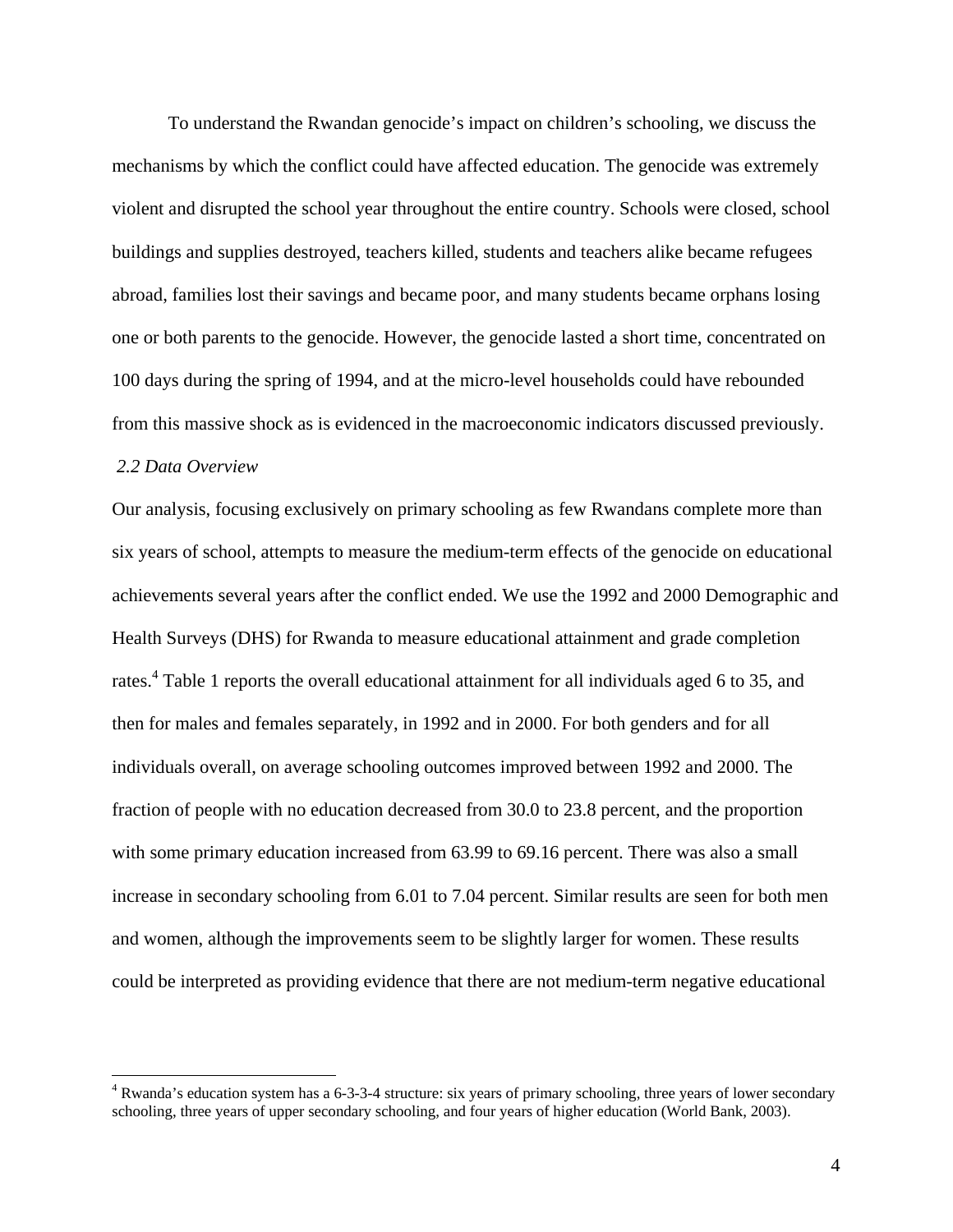impacts due to the conflict in 1994. Already in 2000, several years after the conflict, overall education rates seem to have improved, both in primary and secondary schooling.

However, analyzing which children were exposed to the conflict provides a different interpretation. In Figure 2a, using the 1992 and 2000 DHS data restricted to individuals age 6 to 35, we estimate separate kernel-weighted local polynomial regressions of years of schooling against age using an Epanechnikov kernel. Depending on the survey, the horizontal axis records an individual's age in either 1992 (for individuals from the 1992 data) or in 2000 (for individuals from the 2000 data). Figure 2a, by detailing schooling outcomes age by age, gives a different picture than the summary statistics discussed in Table 1. For individuals from ages 23 to 35, years of schooling is higher for those people interviewed in 2000 compared to similarly aged people interviewed in the 1992 survey. This observed increase in educational achievement from 1992 to 2000 for people in the 23 to 35 year old age range likely reflects the general tendency in developing countries for schooling outcomes to improve with each new birth cohort.

Individuals aged 23 to 35 in 2000 were older than 17 at the time of the genocide in 1994, and for the majority of them, they had already completed their schooling by that time. However, this result for older individuals contrasts with that seen for people age 6 to 23. Figure 2a shows that the number of years of education achieved is consistently higher for these younger individuals when measured in 1992, which contradicts the general tendency for education outcomes to increase over time in developing countries. Individuals aged 6 to 23 in 2000 were aged 0 to 17 in 1994 at the time of the genocide. Therefore, most of them were of school-going age in 1994 and their educational attainment is likely to have been negatively impacted by the consequences of the genocide.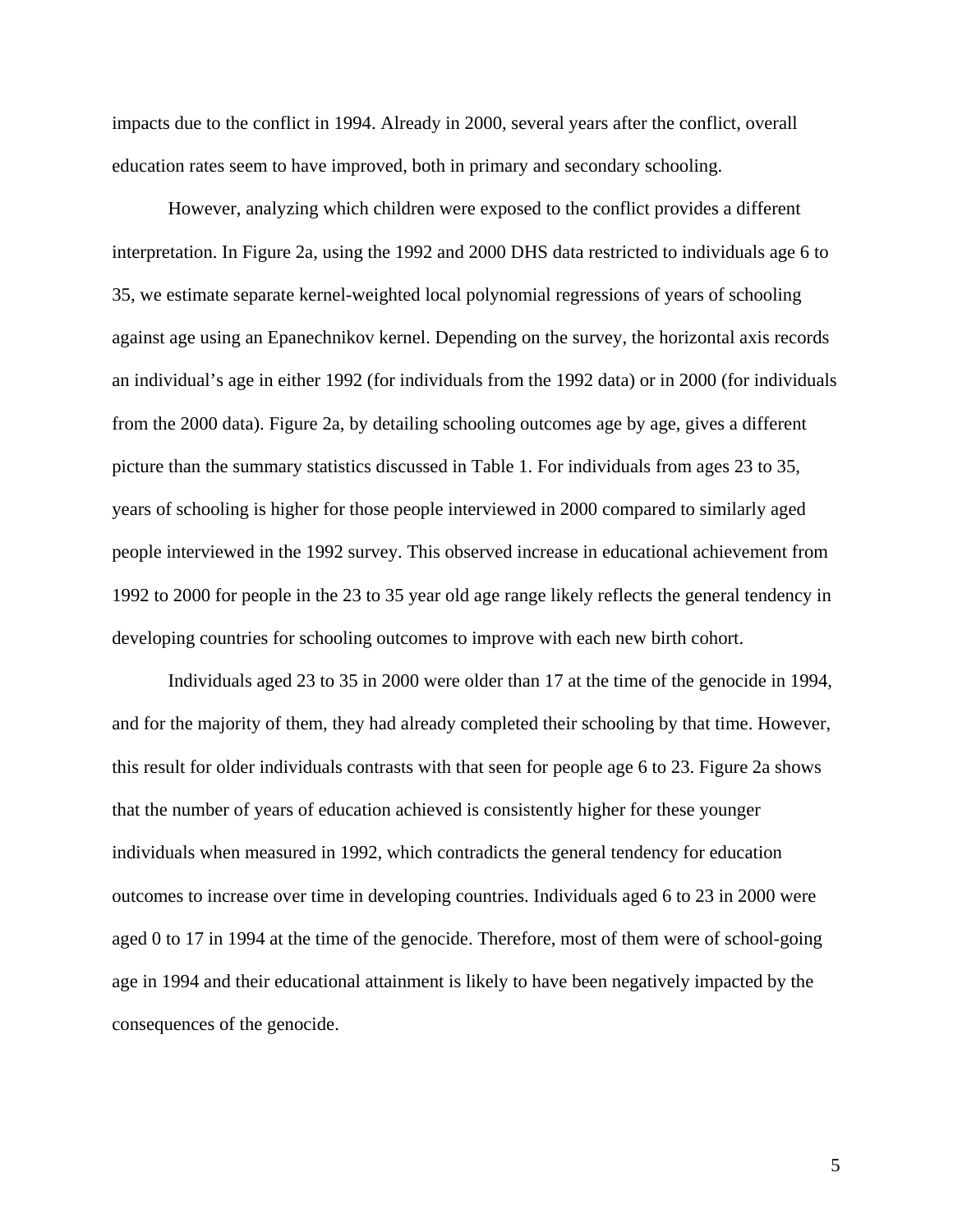Figures 2b and 2c further explore the relationship between schooling outcomes and exposure to the genocide by displaying separately, for each grade 1 to 6 in primary school, the proportion of individuals, for each age that completed that grade. For each of the six grades, the proportion completing that grade is higher in 1992 for the young ages, but at older ages, the completion rate is higher in 2000. This is consistent with the overall picture presented in Figure 2a. Note that, as one progresses through the graphs, the difference between the 1992 and 2000 measure at early ages widens and that the crossing point between the 1992 and the 2000 curves moves to the right toward an older age. For first grade, the difference between the two curves is small and the crossing point is at age 12. Being a young child at the time of the genocide had a small, but negligible impact on these children's likelihood of completing first grade. However, by fourth, fifth and sixth grades, the difference between the two curves for the younger children is more substantial and the crossing point moves towards an older age. This widening gap between the two curves for younger children suggests that the schooling deficit of the cohorts who were of schooling age after 1994 is not so much due to a lack of access to education, since the differences for the first grade are minimal, but rather to difficulties to progress through the grades or continue attending school.

# **3. Empirical Identification Strategy**

<u>.</u>

The identification strategy can be further illustrated by using a two-by-two difference-indifferences table, which follows a similar approach to the previously discussed Figures 2a, 2b, and 2c. Panel A of Table 2 shows the average years of schooling for younger (age 6 to 15) and older (age 16 to 35) cohorts of children measured in the 2000 and 1992 datasets.<sup>5</sup> If we compare

 $<sup>5</sup>$  Results in this table and the subsequent regressions are consistent if we use alternative cutoff ages for the young</sup> and old cohorts, defining the young cohort as aged 6 to 12, 6 to 15, 6 to 18, 6 to 21, and 6 to 24. We also estimate regressions defining the age cutoff for the old cohort as ages 16 to 25, 16 to 30, 16 to 40, 16 to 45, 16 to 50, and 16 to 55 and results are similar.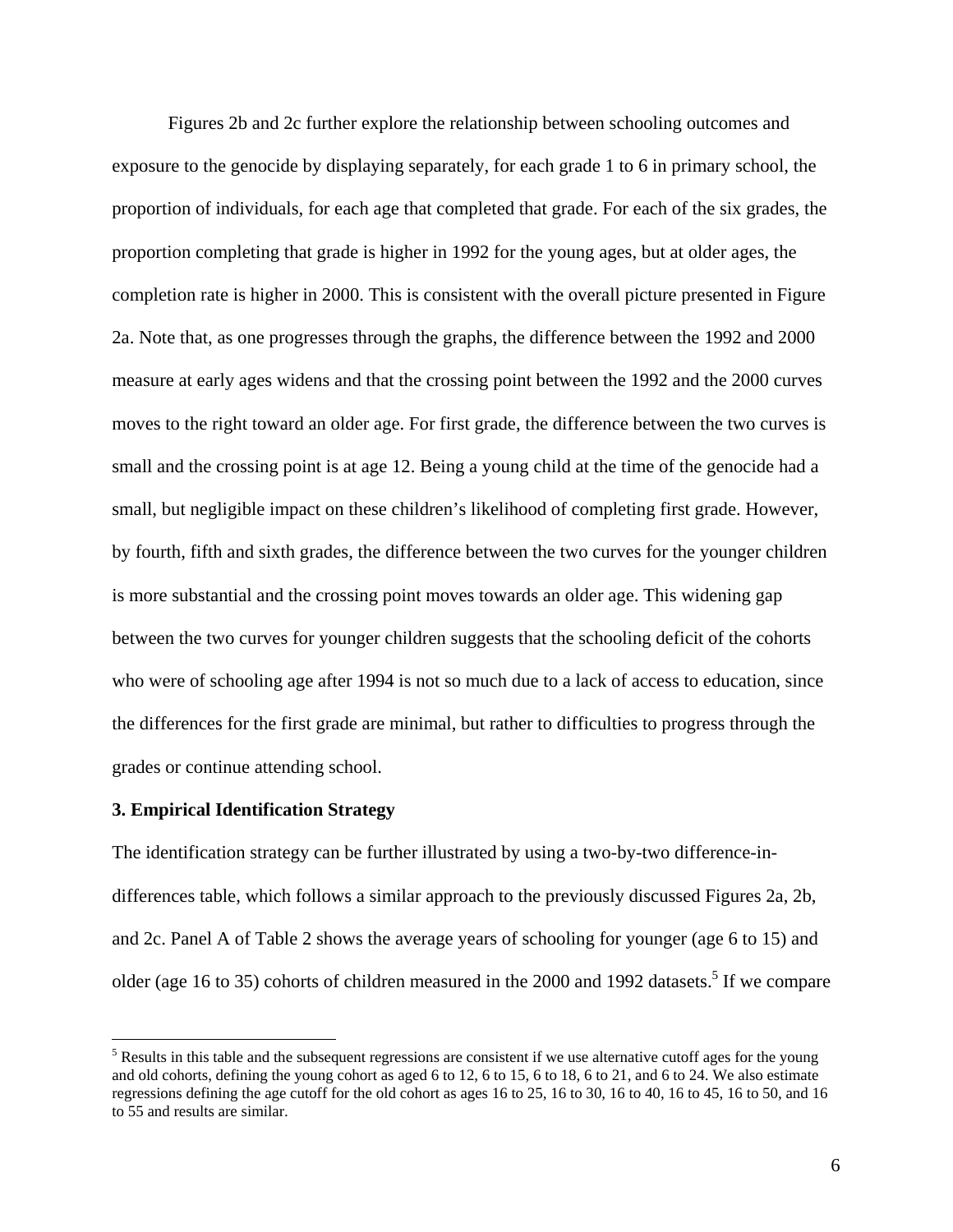the older cohort of individuals in 2000 with the older cohort of individuals in 1992, we observe a small but insignificant increase of 0.123 years of schooling, which is consistent with an increasing secular trend in education. This finding contrasts with the younger cohort of children who showed a significant decline of 0.432 years of schooling from 1992 to 2000. As the young cohort measured in 2000 was exposed to the genocide and still likely to be in school, the conflict might have negatively impacted the amount of schooling they have so far achieved. Calculating the difference-in-differences estimator indicates a decline of a little more than half a year of education (-0.555) for the young cohort who was exposed to the impacts of the genocide, and the result is significant at the 1 percent level. Given the low level of education generally achieved in Rwanda, the magnitude of the effect is sizeable, and relative to the average educational attainment it represents a decline of 18.3 percent. The difference-in-differences results can be interpreted as the impact of the genocide on children's schooling under the assumption that, without the conflict, the younger cohort of children in 2000 would have experienced the same change in schooling outcomes relative to the older cohort as the children in 1992.

From the results in Panel A, we cannot tell if the younger cohort will complete less education or if that education is only being delayed. Panels B to G in Table 2 begin to explore this issue using the same difference-in-differences strategy as in Panel A, but examining the proportion of individuals that complete grades 1 to 6. Most of the grades show a positive and significant increase for the older cohort from 1992 to 2000 in the proportion of individuals completing that given grade, but a negative and significant decrease for the younger cohort in the proportion of individuals completing that given grade. For each of the six grades, the differencein-differences estimate is negative and statistically significant at the 1 percent level, indicating that the young cohort in 2000 is less likely to have completed a given grade. The magnitude of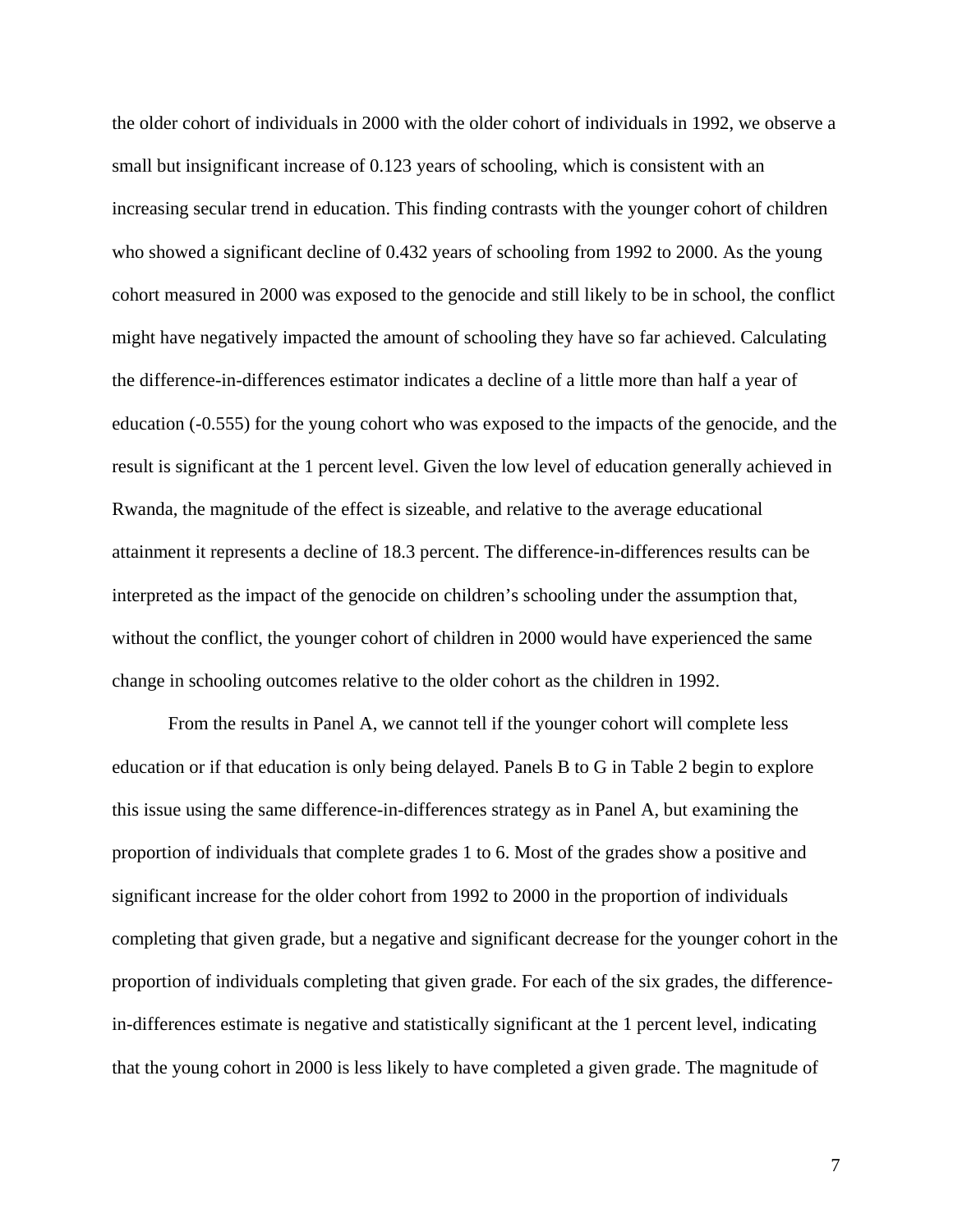the negative impact increases from grade 1 to grade 4 (for which the estimate is -0.157) and then decreases for grades 5 and 6. This suggests that the largest impact of the genocide on schooling achievements seems to have occurred for children in grades 3 and 4.

The empirical identification strategy, illustrated by these cross-tabulations and in Figure 2a, relies on the comparison between the schooling achievement of similarly aged individuals in 1992 (prior to the genocide) and 2000 (after the genocide). We examine whether school-aged children in 2000 who had been exposed to the consequences of the 1994 genocide have lower educational attainment than similar school-aged children in 1992, relative to the older cohorts of individuals who had completed their schooling. The change in schooling attainment for the older cohort of children acts as a control group for what the change in the younger cohort's education rates should have looked like in the absence of the conflict. Building on these cross-tabulations and figures, we estimate a baseline regression in which the key variable of interest is the interaction of a dummy variable for being in the young cohort and a dummy variable for being in the 2000 DHS data. The regressions also include fixed effects for province and children's age, as well as an indicator for being in the 2000 DHS data.<sup>6</sup>

Despite the two datasets bracketing the time period of the genocide (one dataset two years prior and one dataset six year post), there could have been other changes or events occurring during this time interval that might be correlated with changes in schooling, and we would incorrectly be attributing the observed decline in educational attainment to the genocide. To address this issue, we provide two robustness checks to argue that the decline in schooling is directly caused by the conflict. First, we develop three distinct measures of province-level war intensity for each of the Rwandan provinces, and we compare schooling outcomes in provinces

<sup>&</sup>lt;sup>6</sup> Correlation among the error terms for children in a given province experiencing the same shock might bias the OLS standard errors downward, so in all regressions we cluster the standard errors by province (Moulton, 1986; Bertrand, Duflo, and Mullainathan, 2004).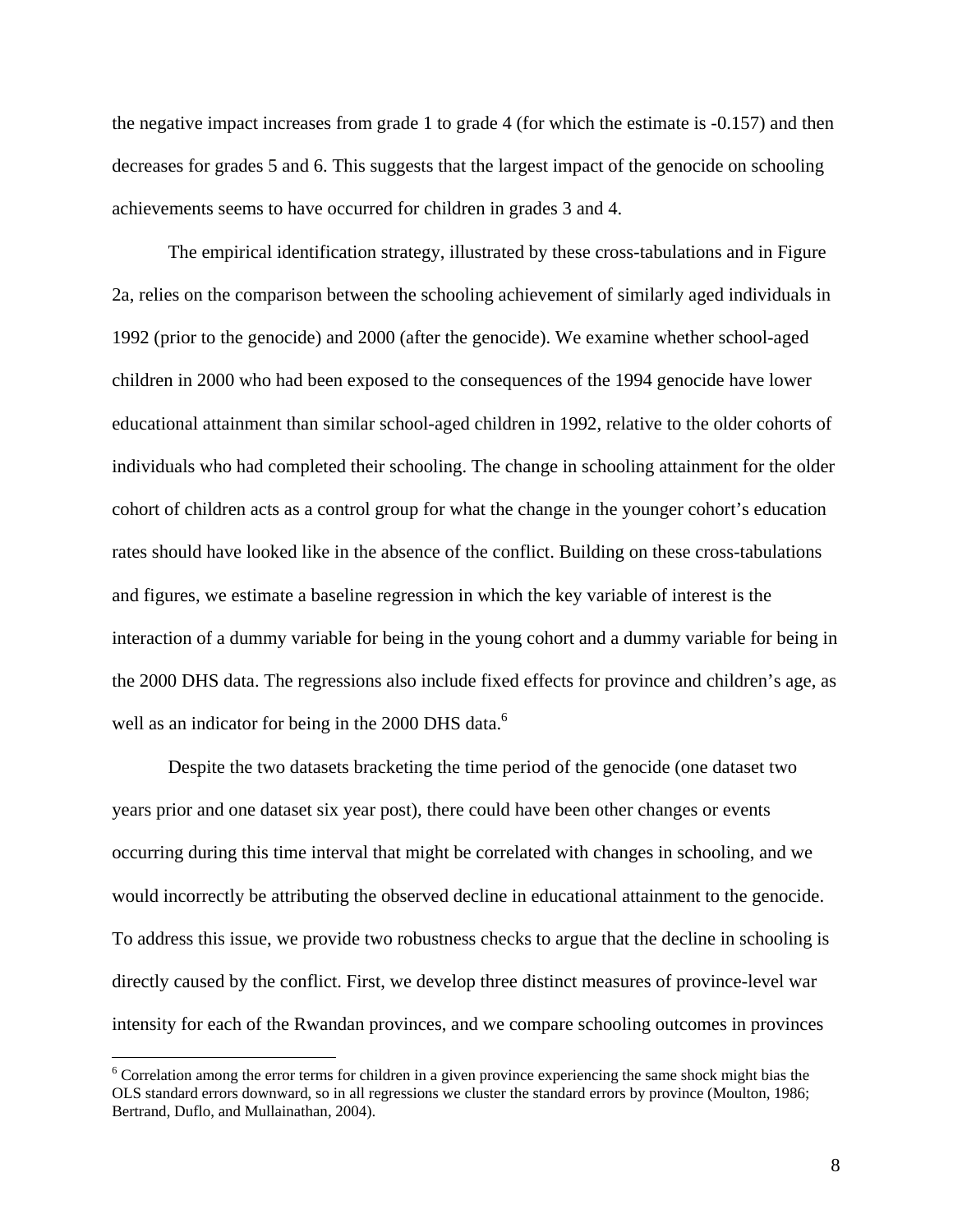that experienced more destructive fighting with outcomes in provinces that experienced lower war intensity. We rely on the fact that the genocide's intensity varied across provinces in Rwanda, with some areas experiencing more intense fighting and significantly more killings.

We interact a given war intensity measures with the difference-in-differences variable (young cohort times 2000 DHS data) to estimate a difference-in-difference-in-differences regression. Identification comes from comparing the schooling achievement in high and low intensity war-impacted provinces for similarly aged individuals in 1992 (prior to the genocide) and 2000 (after the genocide). The change in schooling attainment for the older cohort of children in the high war intensity provinces relative to the lower war intensity provinces acts as a control group for what the change in the younger cohort's education rates should have looked like in the absence of the conflict. By taking advantage of geographical variation in the intensity of the genocide as well as having information from before and after the conflict, it makes our identification strategy significantly more robust than if we only relied on one source of variation.

As a second robustness check, we recognize that the intensity of the genocide might be endogenous and could be correlated to levels or trends in educational achievement of the population, so we estimate a series of specifications in which we instrument for the genocide intensity measures, using the distance to the Ugandan border as an instrument. Provinces close to the Ugandan border were reached faster by the RPF who stopped the killings perpetrated by the Interhamwe militia, and therefore these provinces are more likely to be low war intensity provinces. This instrumental variable strategy assumes that the distance to the Ugandan border has no impact, except through the genocide, on children's educational achievements.

### **4. Empirical Results**

#### *4.1 Baseline Difference in Differences Estimation*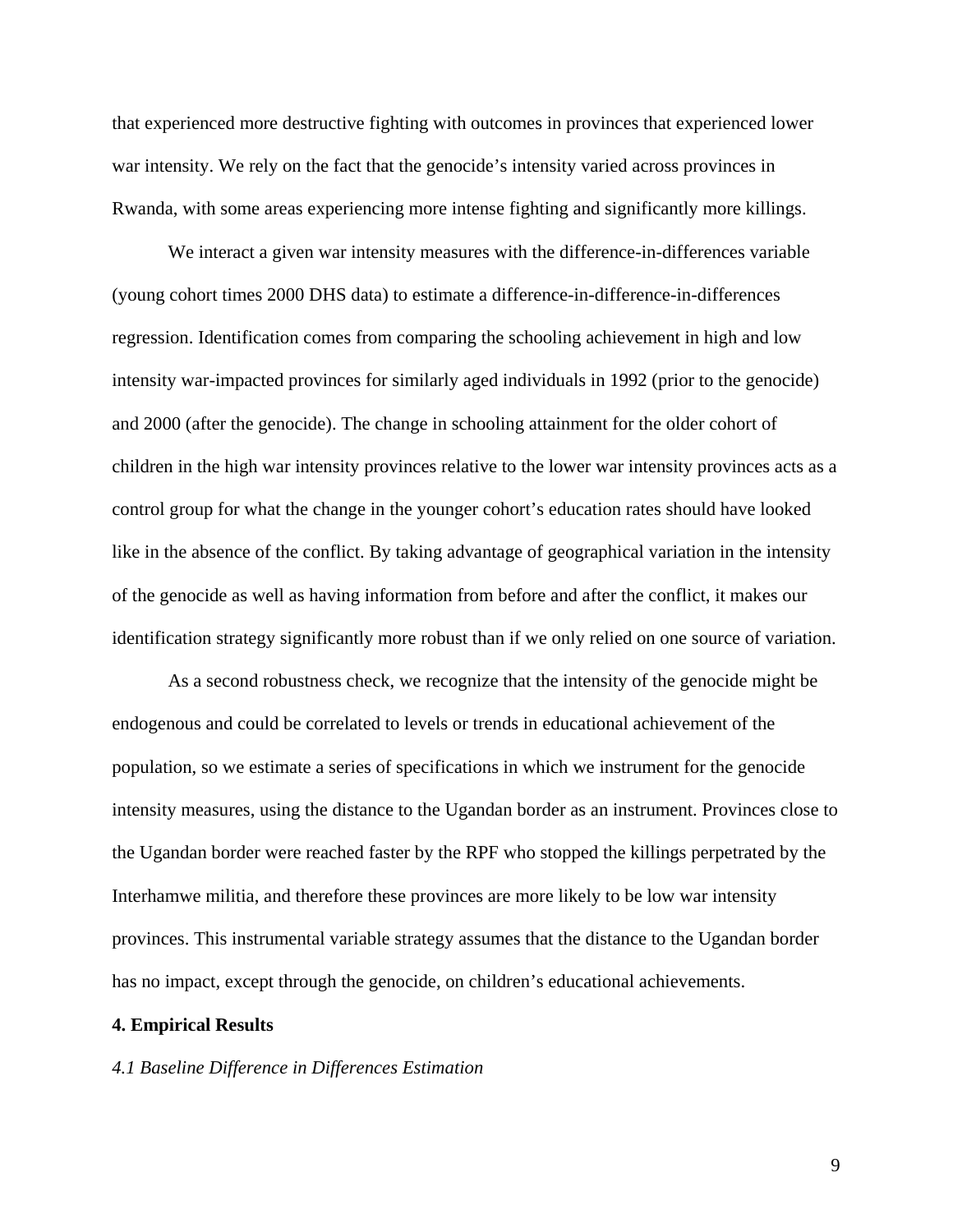Table 3 presents the baseline regression results for the difference-in-differences estimation strategy using years of education as the dependent variable and including fixed effects for province and children's age.<sup>7</sup> All specifications also control for child gender, poverty status, an indicator for the dataset (2000 DHS data), age of the household head, the highest level of education among all adults in the household, the number of children under five in the household, and the rural/urban status of the household.<sup>8</sup> The difference-in-differences estimate is the coefficient on the interaction between the young cohort (age 6 to 15) and the variable indicating the DHS 2000 survey. Results suggest a negative impact of the genocide of -0.421 years of education, similar to the corresponding estimate in Table 2, Panel A that was obtained without any controls, and the coefficient is statistically significant at the 1 percent level.<sup>9</sup> Within a given province and for a given aged child, being in the young cohort of children in the 2000 data and exposed to the genocide during typical schooling ages implies significantly lower educational attainment for these children.<sup>10</sup>

The regressions in columns 2 and 3 explore the heterogeneity of this conflict impact. In column 2, we interact the difference-in-differences variable with a female indicator. Results suggest the negative impact of the genocide is stronger for males. A potential reason might be that female schooling outcomes were lower initially, and so they had less to lose after the genocide. In column 3, we estimate a regression including an interaction between the difference-

 $\overline{a}$ 

<sup>&</sup>lt;sup>7</sup> Since 1994 in Rwanda, it is forbidden in household surveys to ask questions about ethnicity and therefore the  $2000$ data do not contain this information so it is not possible to control for this variable in the regressions. However, the 1992 data contain this variable, so in robustness checks, we estimate the difference-in-differences regression separately for provinces with low and high percentages of Tutsi in 1992 and results are not significantly different. <sup>8</sup> The poverty status measure is an indicator variable for whether the household has more assets than the population mean. Assets used to calculate this wealth measure include piped running water, refrigerator, radio, finished floor, bicycle, motorcycle, and car.

 $9$  Results are also robust when household level controls are not included in the regressions.

 $10$  The identification strategy is valid as long as changes over time in schooling attainment would be similar across provinces in the absence of the genocide. To address any potential differential time trends across provinces, we reestimate the regressions in Table 3 and include a province specific age trend in the regressions and results are consistent and still statistically significant.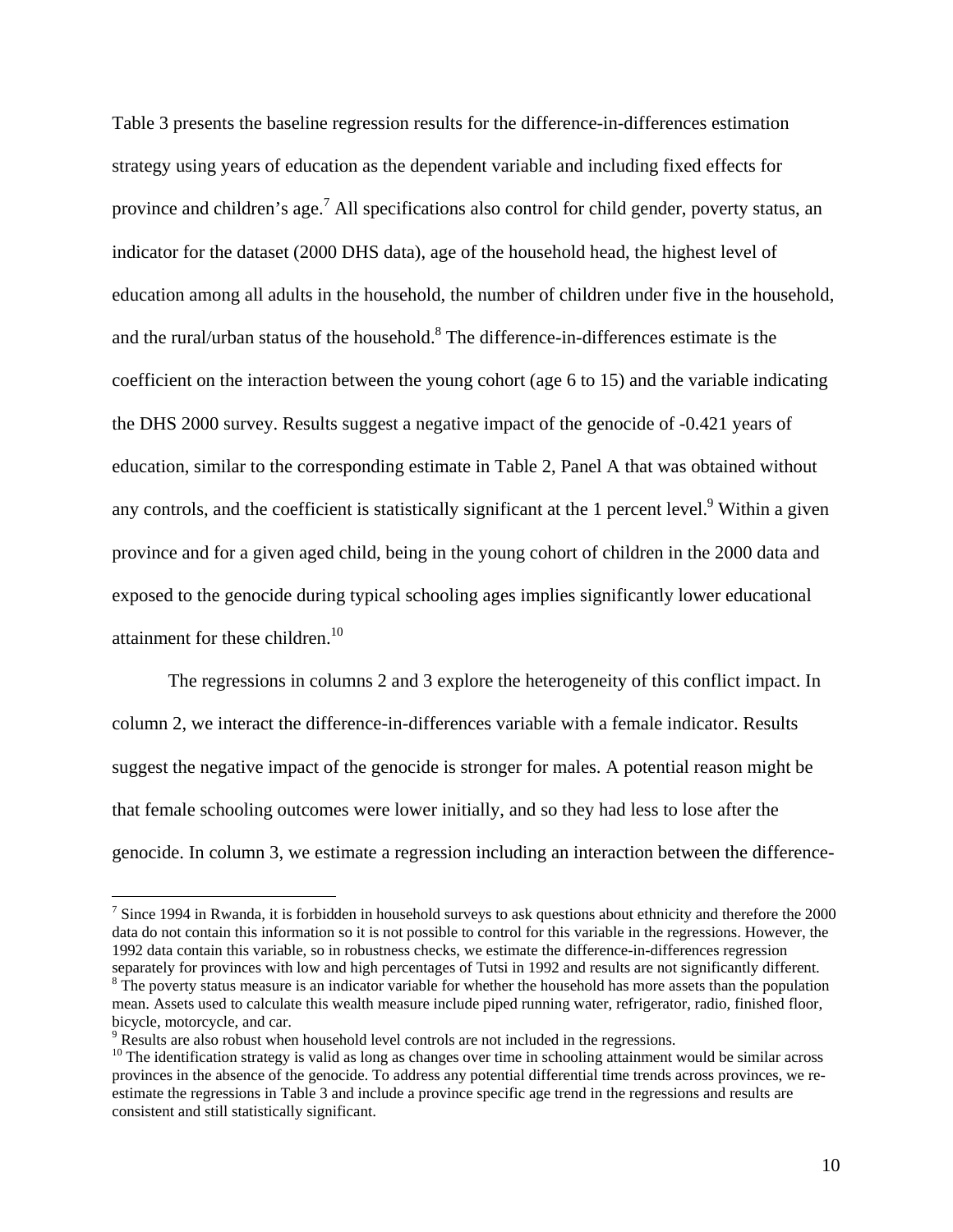in-differences variable and the indicator for being non-poor. Somewhat surprisingly, it is among the children in non-poor households in which the negative shock is strongest. Young children in these non-poor households experience a decline of 1.223 years of schooling. It appears the genocide's impact on schooling outcomes might have worked by leveling-off educational achievements to a low level for everyone, irrespective of gender or wealth.

Tables 4 to 6 follow the same logic as the Table 3 specifications, but for the dependent variables we use an indicator of whether the person completed grades 1 to 6, respectively.<sup>11</sup> The objective of these tables is to determine at which grade level the genocide's negative impact is strongest. For all three tables, the household level controls and province and children's age fixed effects are the same as in Table 3. Table 4 presents the baseline regressions as in column 1 of Table 3. Across the 6 grades, females have a lower probability of completing a given grade (not significant for grades 3 and 4) and individuals from non-poor households have a higher probability to complete the grade. The indicator for the 2000 DHS is always positive and significant at the 1 percent level (except for grade 6) showing that for the older cohorts, educational achievement increases over time. However, the difference-in-difference variable, an interaction of the 2000 DHS indicator with the young cohort aged 6 to 15, always carries a negative and significant coefficient. The magnitude of these coefficients is similar to the difference-in-difference tabulations in Table 2, Panels B to G, obtained without controls, and they peak for children in grades 3 and 4. The coefficient of -0.145 in the regression examining fourth grade completion suggests a decline of almost 40 percent compared to the baseline completion rate of 38.4 percent.

In Table 5, using grades 1 to 6 completion proportions as the dependent variable, we estimate a similar regression to that presented in Table 3 column 2, interacting a female indicator

 $\overline{a}$ 

 $11$  We estimate the regressions with a linear probability model, although results are consistent using logit or probit.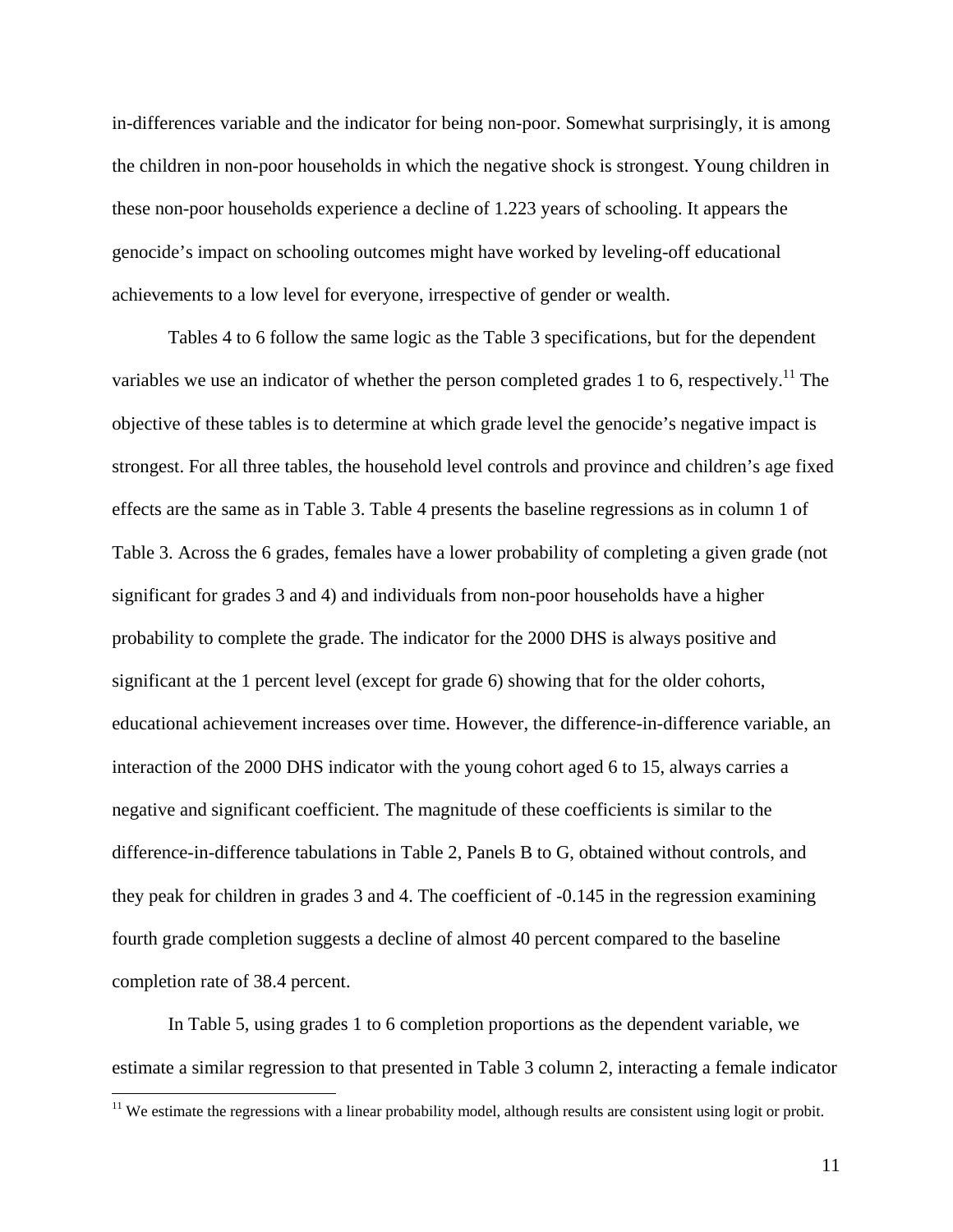with the difference-in-differences variable. The coefficient on the interaction term is positive and statistically significant at the 1 percent level in each regression, suggesting that the negative impact of the genocide on grade completion is relatively larger for boys, consistent with results in column 2 of Table 3. Table 6 replicates the specification in column 3 of Table 3 using the proportion completing grades 1 to 6 as the dependent variables. As in Tables 4 and 5, the results for each grade are similar to the results with years of education as the dependent variable. The interaction between the difference-in-differences variable and the non-poor indicator is consistently negative and statistically significant suggesting that it is among the non-poor that the negative impact of the genocide on educational outcomes is the strongest. The genocide's largest impact is on the proportion completing sixth grade and shows that young children in non-poor households who are exposed to the conflict experience a drop of 16.9 percentage points.

These results reinforce the hypothesis that the impact of the genocide could be characterized as a negative shock bringing everybody to a low level of schooling outcomes, and therefore affecting disproportionately boys and non-poor children, who previously had enjoyed an advantage in terms of education. Another important feature of Tables 4 to 6 is that they suggest that the negative shock to educational outcomes was more due to difficulties for children to progress through the grades than to obstacles to initiate their schooling. Indeed, the magnitude of negative coefficients is larger for grades 2 to 4 than for first grade, and this is both in absolute terms and as a percentage of the baseline completion rates. However, with the available data, it is not possible to determine definitively if this impact of genocide on grade progression is due to children repeating grades or dropping out of school after the first few grades.

To understand what is the direct mechanism driving this decline in educational achievement following the genocide, we examine the role of orphan status and its ability to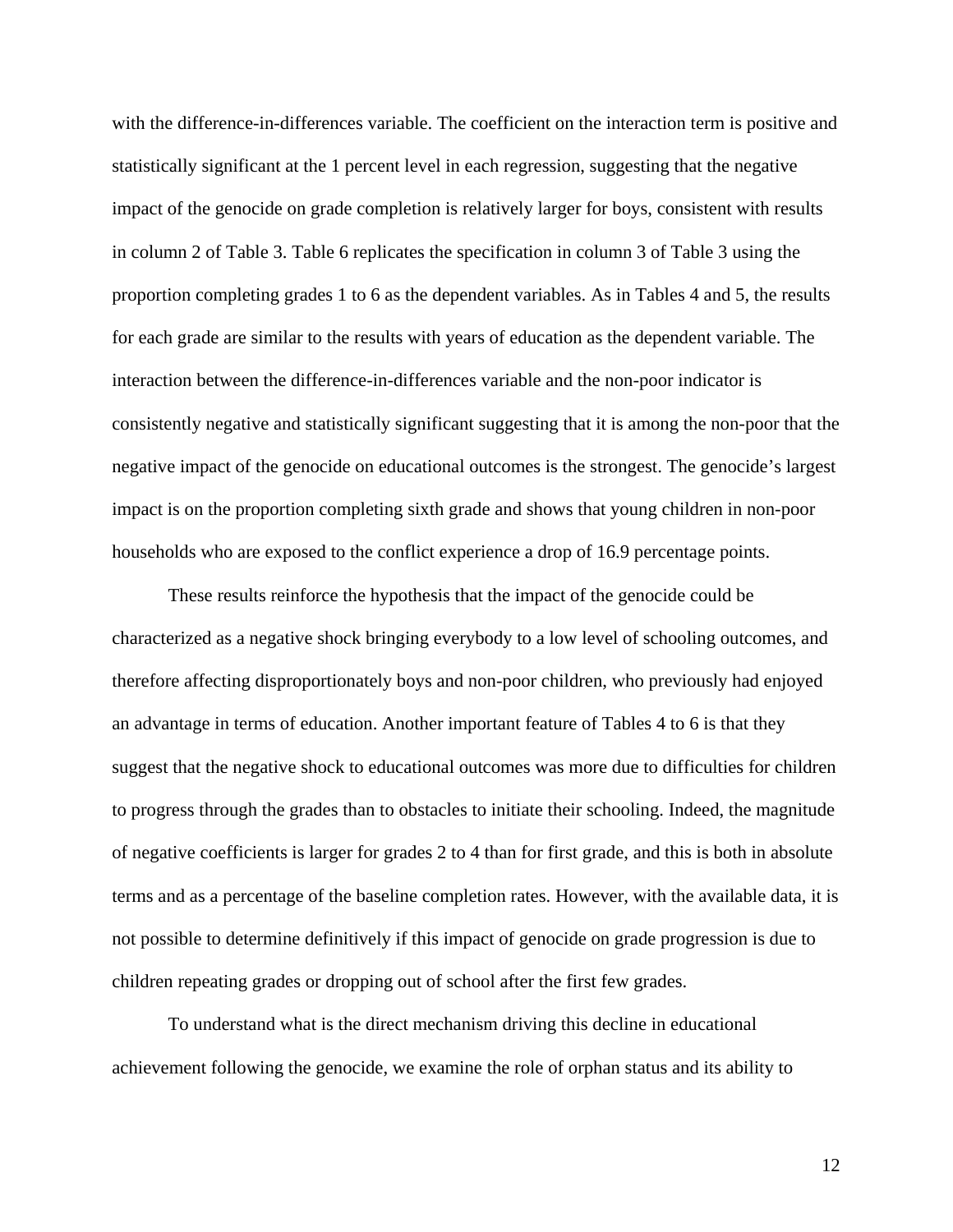explain the results. Since approximately 10 percent of the Rwandan population died in 1994 and those deaths were concentrated among adults (de Walque and Verwimp, 2007), it is natural to think that orphanhood might be one of the main driving forces. In the 2000 DHS, 22.3 percent of the children aged 0 to 14 had lost at least one parent (ORC Macro, 2001). Figure 3 explores this hypothesis by displaying the years of education for orphans and non-orphans in 1992 and 2000 for children age 6 to 14 inclusive.<sup>12</sup> The figure illustrates that years of schooling is consistently higher in 1992 than in 2000, both for orphans and non-orphans. Strikingly, orphans in 1992 are better off, in terms of educational achievement, than both orphans in 2000 and non-orphans in 2000. Given the results in Figure 3, it is unlikely that the decline in educational attainment for the young cohort exposed to the genocide is mainly due to orphanhood.

## *4.2 Robustness checks: Triple Difference and Instrumental Variables*

As discussed in Section 3, the analysis so far is a comparison within a given province of younger children who were of school age compared to older children (who had finished school) and then a further comparison of a cross section of these children before and after the 1994 genocide. Given the genocide was such a large magnitude shock to Rwandan society, it is logical to think that most of the differences between 1992 and 2000 are due to this event. However, there could have been other changes occurring during this time interval and these changes could be correlated with changes in schooling and we might be incorrectly attributing the observed decline in schooling achievements to the impact of the genocide. To examine this possibility, in Table 7, we estimate a series of triple differenced regressions using three distinct measures of war intensity to argue that the decline in schooling is directly caused by the genocide. If we are able to show that the negative impact on schooling outcomes is larger in provinces that suffered

 $\overline{a}$ 

 $12$  The Demographic and Health Survey only reports orphan status for children under age 15, which limits the children for which we can explore this hypothesis.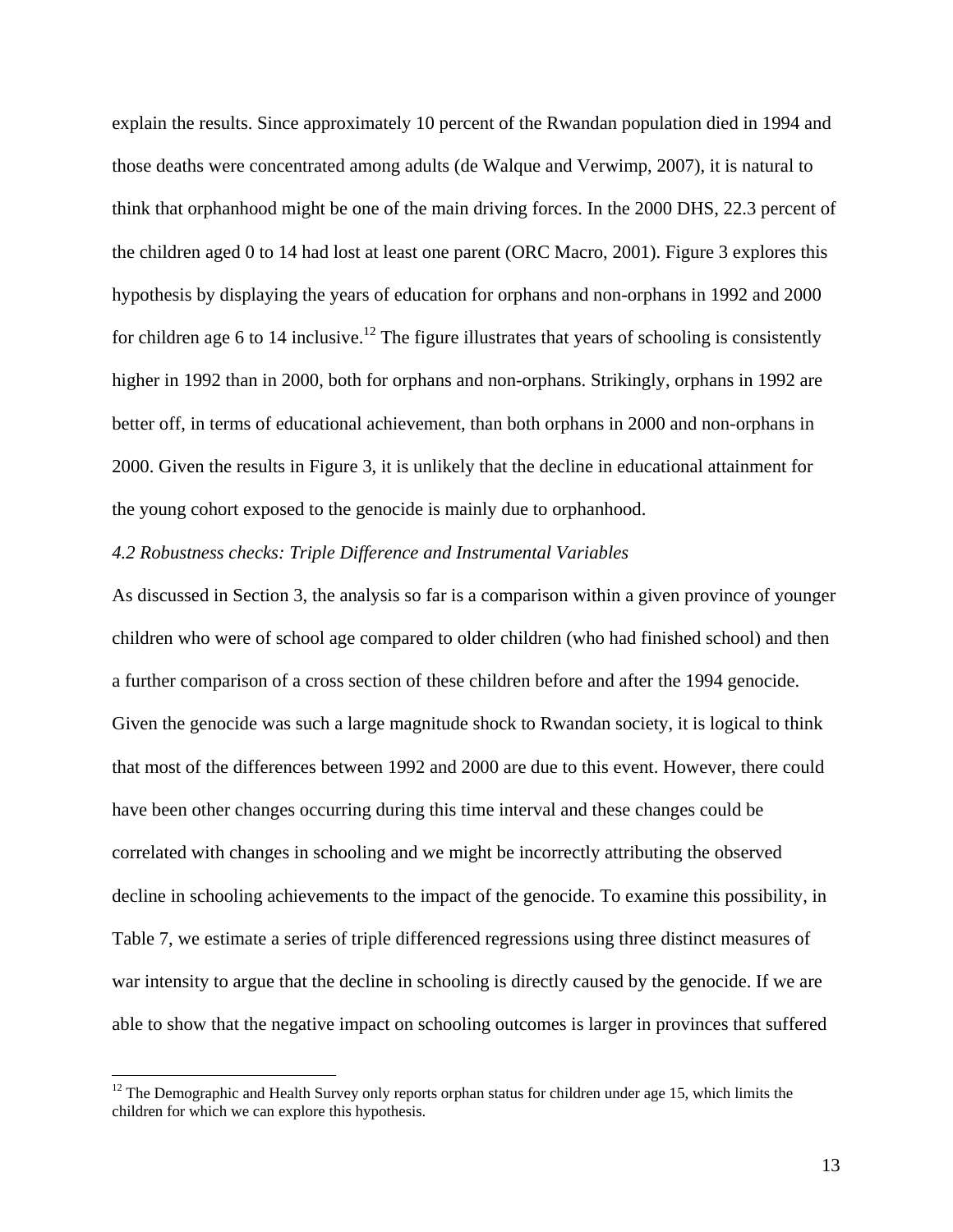the most from the genocide, then concluding that those negative impacts were due to the 1994 genocide rather than to other events that took place between 1992 and 2000 is more plausible.

In constructing the three distinct war intensity measures, we exploit the variation in the intensity of the genocide across provinces in Rwanda. The first measure, Measure A, is defined as the proportion of days during the genocide during which killings occurred in a given province and is based on the GenoDynamics database collected by Davenport and Stam (2007). The authors of the database attempted to collect all available information from local human rights organizations, Rwandan government ministries, and international organizations on the timing and geographic extent of all killings that took place during the one hundred days of genocide. The second measure, Measure B, is an indicator variable for the three provinces (Butare, Rural Kigali, and Kibongo) that had the most number of genocide victims based on the GenoDynmaics database (Davenport and Stam, 2007). Finally, the third measure, Measure C, is defined as the number of mass graves sites and memorials in a particular province, as recorded on an administrative map of Rwanda that was edited as part of the Rwandan Genocide Project at Yale University (Rwandan Genocide Project, 2007). Using both sources of data (discoveries of mass grave sites and memorials as well as information gathering tabulated in the GenoDynamics database about the genocide victims) increases the reliability of these measures and strengthens the robustness of our analysis.

Table 7 presents results of the triple differenced regressions in which the key variable of interest is the interaction of the difference-in-difference variable used in the previous tables with one of the war intensity measures. The specifications also include the interaction between the war intensity measure and the young cohort indicator, the interaction of the war intensity measure and the 2000 DHS data indicator, and the interaction of the young cohort indicator and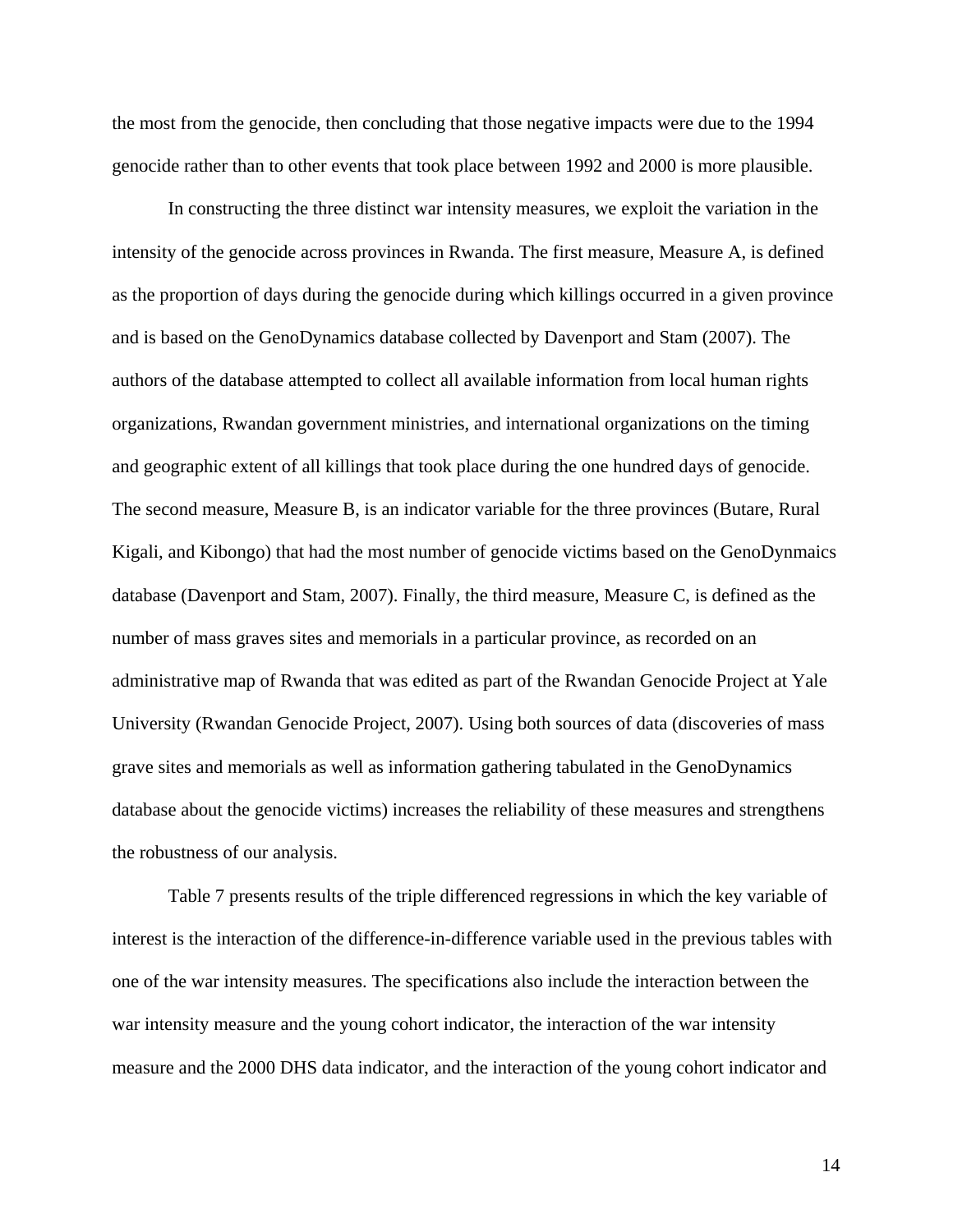the 2000 DHS data indicator. All regressions also include province and child age fixed effects as well as child gender, poverty status, an indicator for the dataset, and the same household control variables used in the previous tables. In column 1 of Table 7, the dependent variable is the years of education achieved by the individual. For all three war intensity measures, the coefficient on the triple difference variable is negative and significant at the 10 percent level. Increasing by one standard deviation the proportion of days during which killings occurred (mean proportion is 12.4 percent, standard deviation is 6.2) implies a decline of 0.15 years of schooling based on the coefficient in column 1 using Measure A. Using Measure B and moving a child to one of the three provinces that experience the most genocide killings is correlated with a drop in schooling for the exposed children of 0.33 years of school. Finally, using Measure C, an increase of one standard deviation in the number of mass grave sites and memorials in a province (mean number is 9.6, standard deviation is 6.2) implies a drop of 0.14 years of schooling. The results indicate that the negative impact on educational outcomes was stronger in the provinces where the intensity of the genocide was higher, suggesting that the substantial negative shock to schooling levels observed between 1992 and 2000 could be directly due to the 1994 genocide.

In Table 7 columns 2 to 7, we provide further detail by examining the relationship between war intensity and the probability to complete grades 1 to 6. Each cell in the table represents a separate regression, with the grade listed at the top of the column and the coefficient for the triple difference variable reported in the table. Every regression includes the control variables previously discussed. The coefficient on the triple difference variable is always negative but not always statistically significant. Note that in the regressions for fourth grade for all three war intensity measures, the triple difference variable is always significant and often it is the largest point estimate across the six grades, results which are consistent with the previous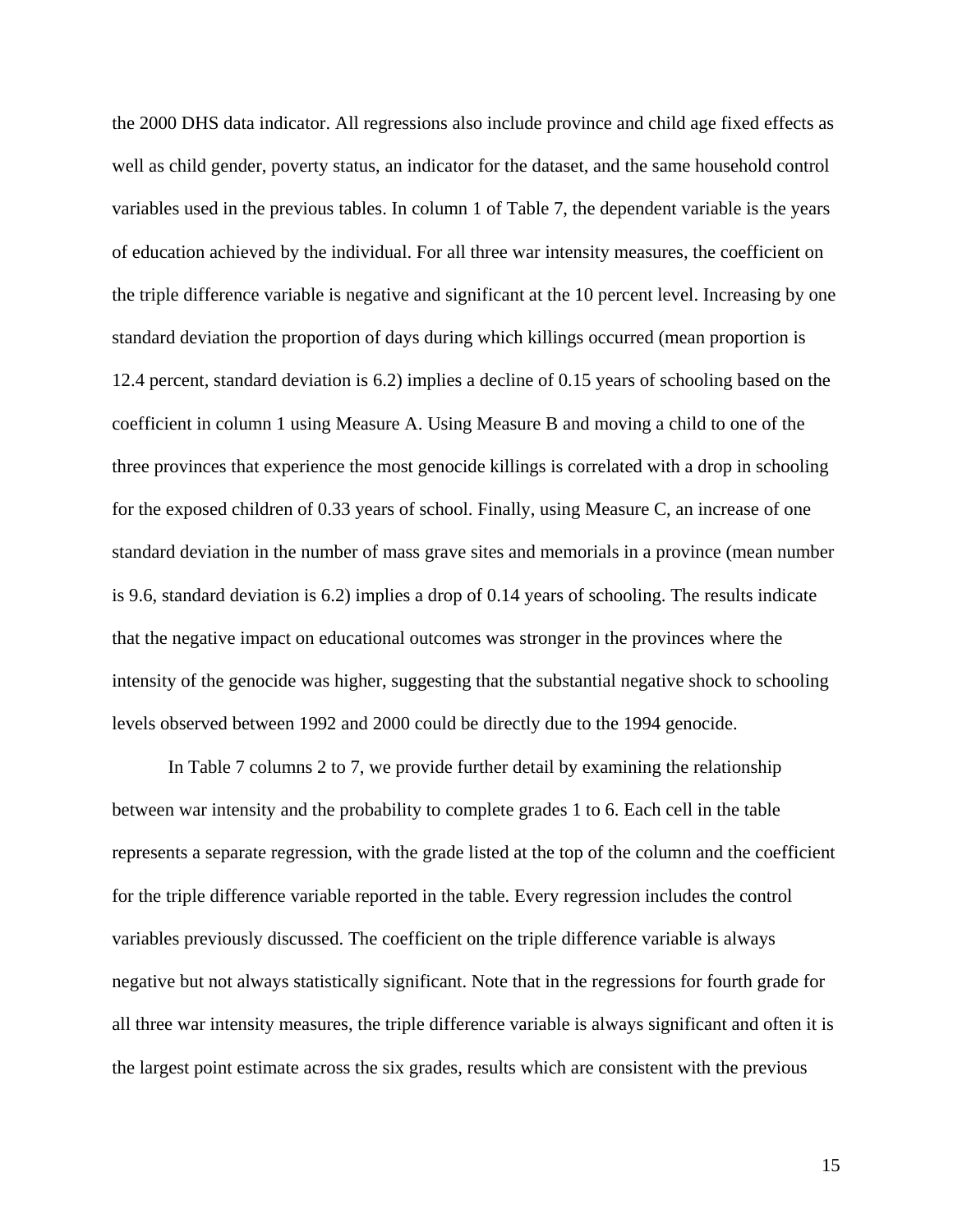results in Tables 2 and Tables 4 to 6 showing the largest negative schooling impact occurring in Grades 3 and 4.

As a second robustness check, we recognize that the war intensity measures might be endogenous and could be correlated with observable or unobservable factors that are related to educational outcomes, so we use the distance from the capital of each province to the Ugandan border as an instrument for these measures. Since the Rwandan Patriotic Front, the "rebel" forces that eventually defeated the government army and their allied Interhamwe militias who perpetrated the genocide, was initially based in Uganda and first controlled the provinces close to the Ugandan border, those provinces were better protected and experienced lower genocide intensity. Conversely, those provinces further away from Uganda took longer for the RPF forces to reach and subsequently more genocide killings occurred and the war intensity measures are higher for those regions. In using the distance to the Ugandan border as an instrument, we are assuming that the distance measure has no impact, except through the genocide, on children's educational attainments.

Table 8 Panel A contains the strong first stage results of the instrumental variables strategy and indicates that provinces further away from the Ugandan border were more likely to be high war intensity regions. In Panel B, we present the main results of the robustness check, and as in Table 7, each cell in this table represents a separate triple difference regression but the endogenous war intensity measures are instrumented for. As in previous tables, each regression includes province and child age fixed effects as well as household controls. The instrumental variables results strongly indicate that the genocide had a negative impact on exposed children's schooling outcomes. The magnitudes of the coefficients for the instrumented years of schooling regressions are each negative and significant at the 10 percent level, which is consistent with the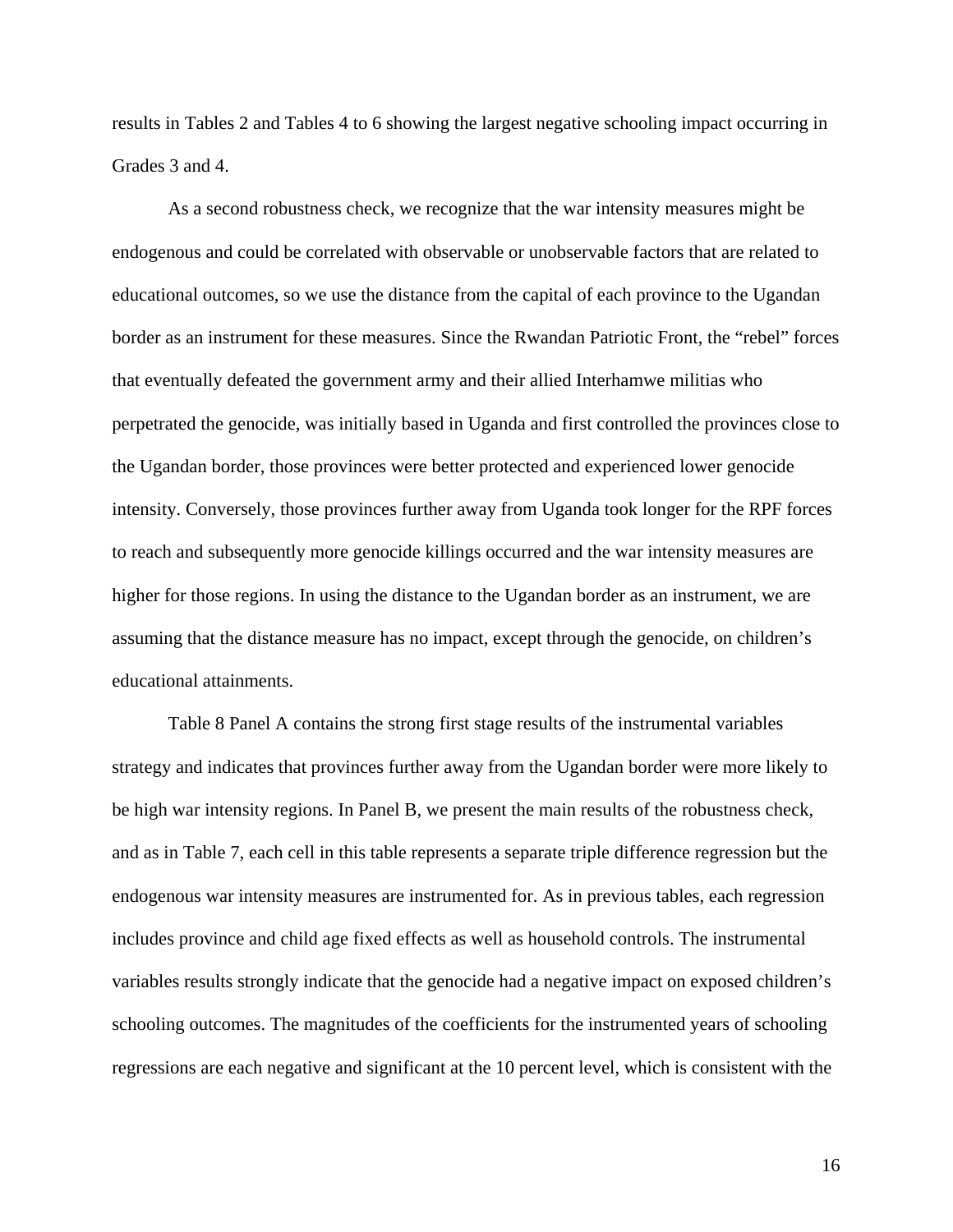Table 7 results. Increasing the war intensity measure by one standard deviation leads to a decline of 0.29 or 0.22 years of school using war intensity Measure A or C (columns 1 or 3), respectively and moving a child to one of the three most war impacted provinces lowers schooling by 0.84 years. Examining completion rates for grades 1 to 6 shows that exposed children are worse off, as the coefficients are always negative and most coefficients are significant at the 5 or 10 percent level. The only exception is for the first grade completion rate that shows no statistically significant impact of the genocide. As seen in previous tables and in these instrumented regressions, the largest negative impact is for child completion rates in grade 4. Overall, the instrumented regressions provide a further robustness check reinforcing the conclusion that the genocide had a negative impact on exposed children's educational attainment.

## **5. Conclusions**

In this paper, we investigate the impact of the 1994 genocide in Rwanda on the schooling outcomes of children. We compare the changes in educational achievement for younger cohorts of school-aged children in one nationally representative cross-sectional survey conducted two years prior to the genocide (in 1992) with the same aged children in a second cross-sectional survey conducted six year after the genocide (in 2000), and we contrast this with the changes in schooling rates for older cohorts of children in both surveys. The empirical identification strategy uses the pre-war data to control for baseline schooling levels for a given age group and exploits variation in which cohorts of children were still in school when they were exposed to the war. The empirical analysis is unique as most studies do not have data from before a given conflict. We find that young children exposed to the genocide experience a decline in schooling attainment of close to one-half year (an 18.3 percent drop relative to average educational achievement) and are 15 percentage points less likely to complete fourth grade (a 37.8 percent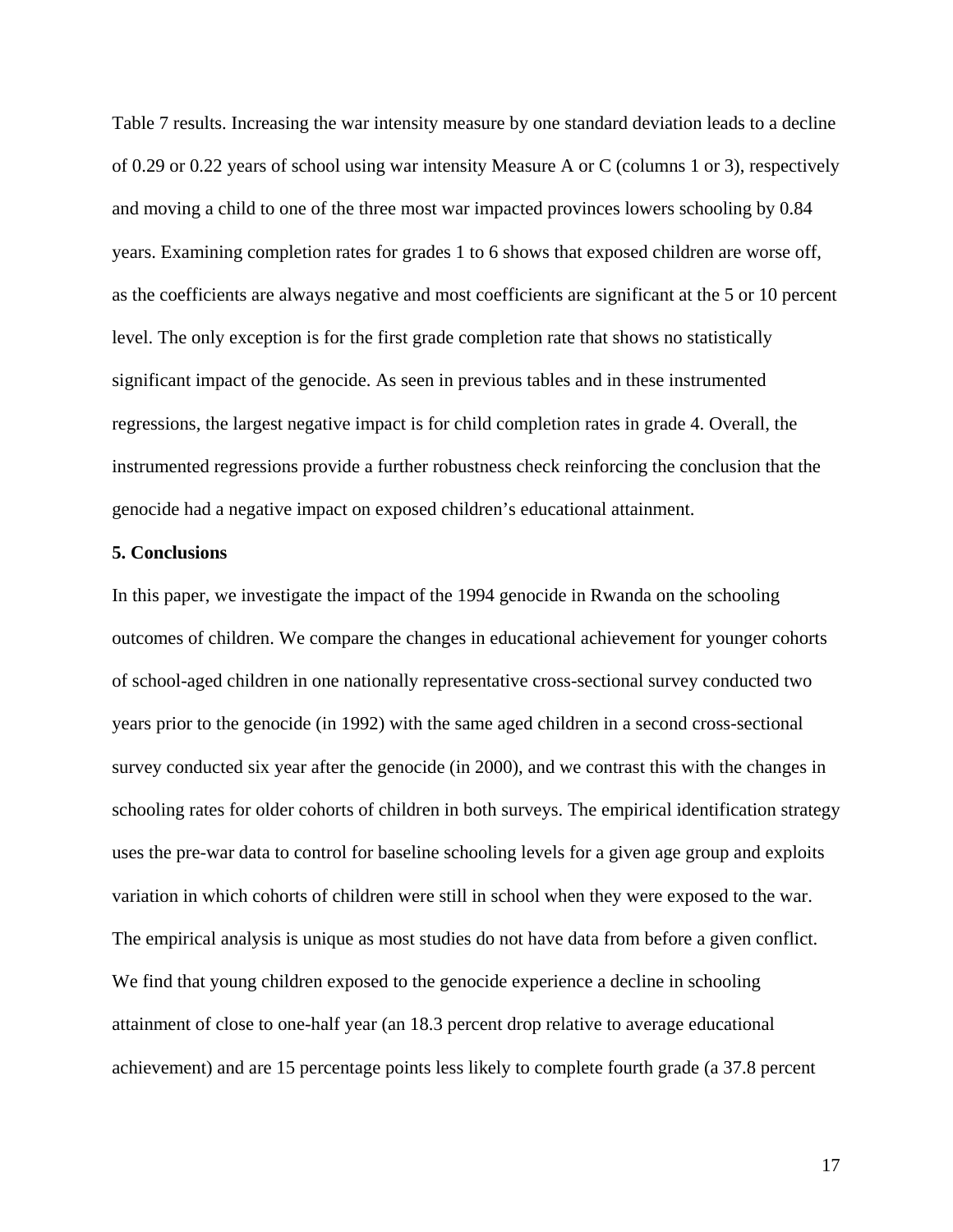drop relative to baseline completion rates). To confirm that this negative impact can be attributed to the genocide and not to other events occurring between 1992 and 2000, we estimate a triple differenced regression that exploits the variation across provinces in the intensity of the killing and we show that the negative impact on schooling is stronger in provinces where the genocide intensity was higher. Finally, as an additional robustness check, recognizing that our three distinct war intensity measures could be endogenous, we estimate an instrumental variables regression using the distance to the Ugandan border as our instrument and results are consistent. This robust finding of a negative impact of the Rwandan genocide on the schooling attainment of exposed children will likely have long-term negative welfare consequences by reducing future adult wages and productivity.

Understanding the specific mechanisms by which the genocide impacted children's schooling is critical for developing adequate policy responses to protect children from the negative conflict effects. While our data do not allow definitive conclusions, the results do offer some indications as to the likely mechanism. First, one possible direct mechanism is that the genocide disproportionately killed educated individuals. De Walque and Verwimp (2007) show that more educated individuals were also more likely to die in 1994. However, they report that this mortality difference by educational status was only significantly different for individuals over age 25, while for children aged 6 to 15 there was no difference in mortality rates. Older individuals with additional education were more likely to have been killed in the genocide, so the observed difference in schooling between old and young cohorts is less than it would have been without selective mortality. Given we find a significant negative impact of the genocide on school-aged children exposed to the conflict, our results likely underestimate the true negative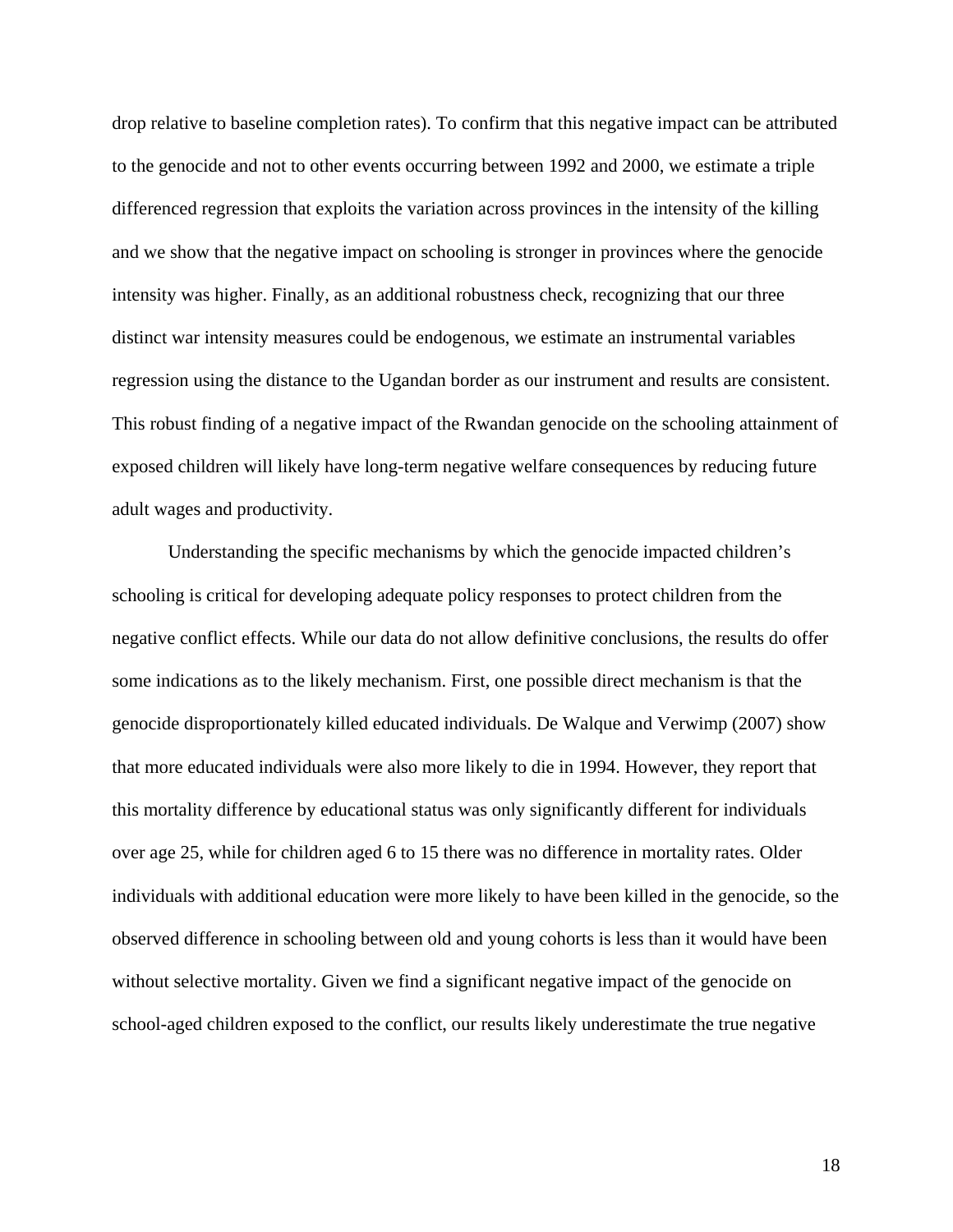impact in an environment of selective mortality for the older cohort, and it is unlikely that the killing of educated individuals is the mechanism explaining our results.

A second possible mechanism is orphanhood. The large proportion of orphans in post-1994 Rwanda suggests that the absence of one or both parents could be the principal driving factor. However, as discussed previously, Figure 3 does not confirm this intuition. While it is true that orphans do slightly worse than non-orphans in terms of schooling outcomes in 2000, it is striking that non-orphans in 2000 are doing worse than orphans in 1992.

A third possible mechanism is that households were made poorer due to the conflict (loss of crops and assets and disruption of business activities) and given the more difficult economic circumstances might further discriminate against the schooling of girls. However, our results indicate that the negative impact on education was actually larger for boys and for children from non-poor families, suggesting that the genocide had a leveling-off effect that brought boys and the non-poor to the same lower level of schooling as girls and poor children.

Finally, a fourth possible mechanism is the destruction of schools or lack of teachers due to the genocide and the subsequent impact on children's schooling. However, we do not find evidence that infrastructure problems are driving the decline in educational attainment as we find almost no impact for grade 1 completion rates and the largest impact is not seen until grades 3 and 4. This seems to indicate that the most likely mechanism linking the genocide to reduced educational attainment is through grade progression, as opposed to not entering the school system, and this is consistent with large repetition rates (World Bank, 2003). Following the end of this brutal period in Rwandan history, aggregate measures of the economy as well as overall children's schooling rates have rebounded, although there will still be the generation of children exposed to the conflict that experiences adverse effects long after the fighting ends.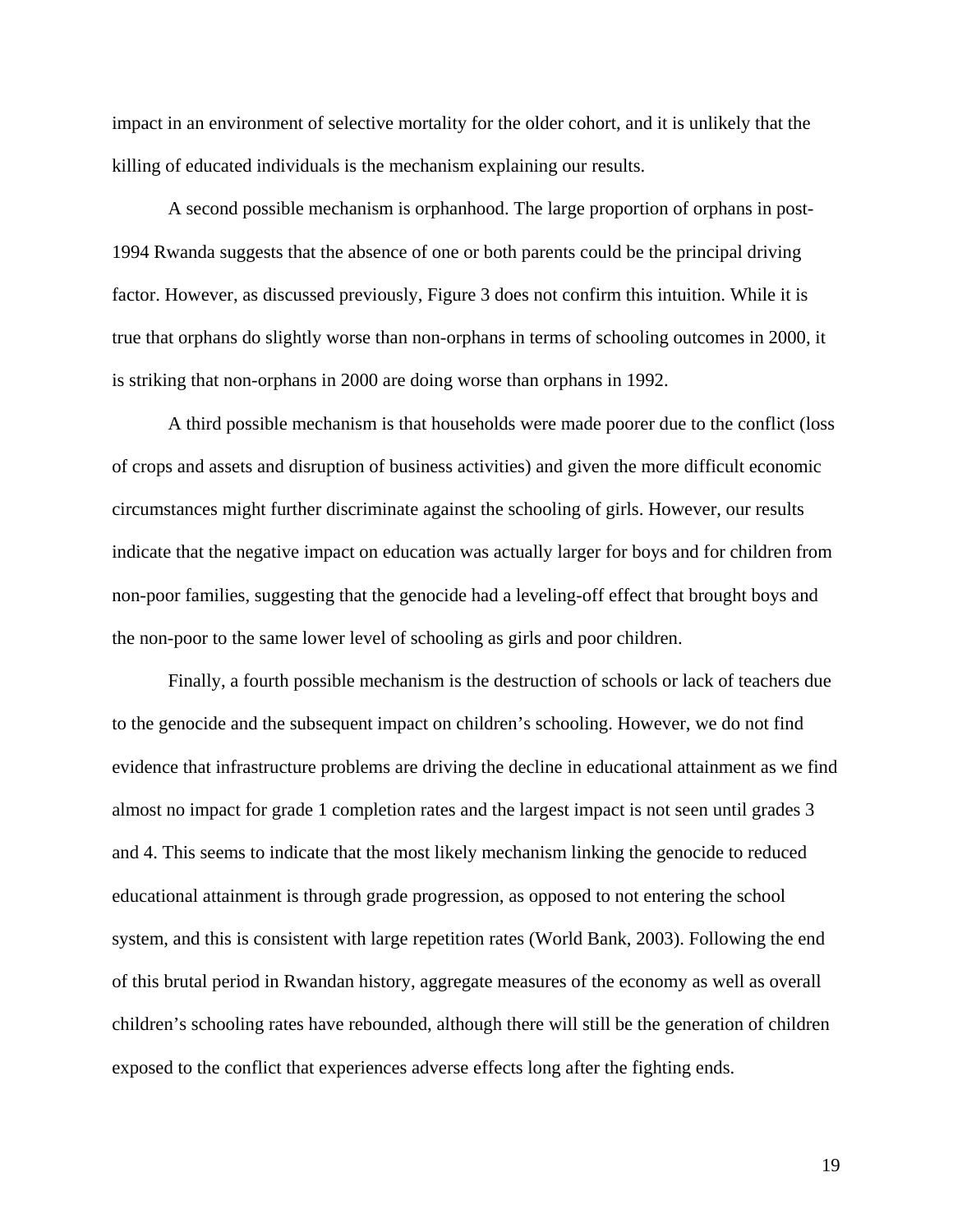### **References**

- Akresh, Richard, Verwimp, Philip, and Bundervoet, Tom. 2007. "Civil War, Crop Failure and Child Stunting in Rwanda" World Bank Policy Research Working Paper 4208.
- Alderman, Harold, Hoddinott, John, and Kinsey, Bill. 2006. "Long Term Consequences of Early Childhood Malnutrition." *Oxford Economic Papers*, 58(3), 450-474.
- Angrist, Joshua. 1990. "Lifetime Earnings and the Vietnam Era Draft Lottery: Evidence from Social Security Administrative Records." *American Economic Review* 80(3):313-336.
- Bellows, John and Miguel, Edward. 2008. "War and Local Collective Action in Sierra Leone." University of California, Berkeley, manuscript.
- Bertrand, Marianne, Esther Duflo, and Sendhil Mullainathan. 2004. "How Much Should We Trust Difference-in-Differences Estimates?" *Quarterly Journal of Economics* 119(1): 249-275.
- Blattman, Christopher and Annan, Jannie. 2007. "The Consequences of Child Soldiering." Yale University, manuscript.
- Brakman, Steven, Garretsen, Harry, and Schramm, Marc. 2004. "The Strategic Bombing of German Cities During World War II and Its Impact on City Growth." *Journal of Economic Geography*, 4(2), 201-218.
- Chen, Siyan, Loayza, Norman V., and Reynal-Querol, Marta. 2007. "The Aftermath of Civil War." World Bank Policy Research Working Paper No. 4190.
- Collier, Paul. 1999. "On Economic Consequences of Civil War." *Oxford Economic Papers,* 51(1), 168-83.
- Davenport, Christian and Stam, Allan. 2007 "Mass Killing and the Oases of Humanity: Understanding Rwandan Genocide and Resistance." Research funded by the National Science Foundation (SES-0321518). Project webpage: www.genodynamics.com.
- Davis, Donald R. and Weinstein, David E. 2002. "Bones, Bombs, and Break Points: The Geography of Economic Activity." *The American Economic Review*, *92*(5), 1269-1289.
- de Walque, Damien. 2006. "The Socio-Demographic Legacy of the Khmer Rouge Period in Cambodia." *Population Studies*, 60(2): 223-231.
- de Walque, Damien and Verwimp, Philip. 2007. "The Demographic and Socio-Economic Distribution of Excess Mortality during the 1994 Genocide in Rwanda." Unpublished manuscript.
- Des Forges, Alison. 1999. *Leave None to Tell the Story: Genocide in Rwanda*. Human Rights Watch, New York.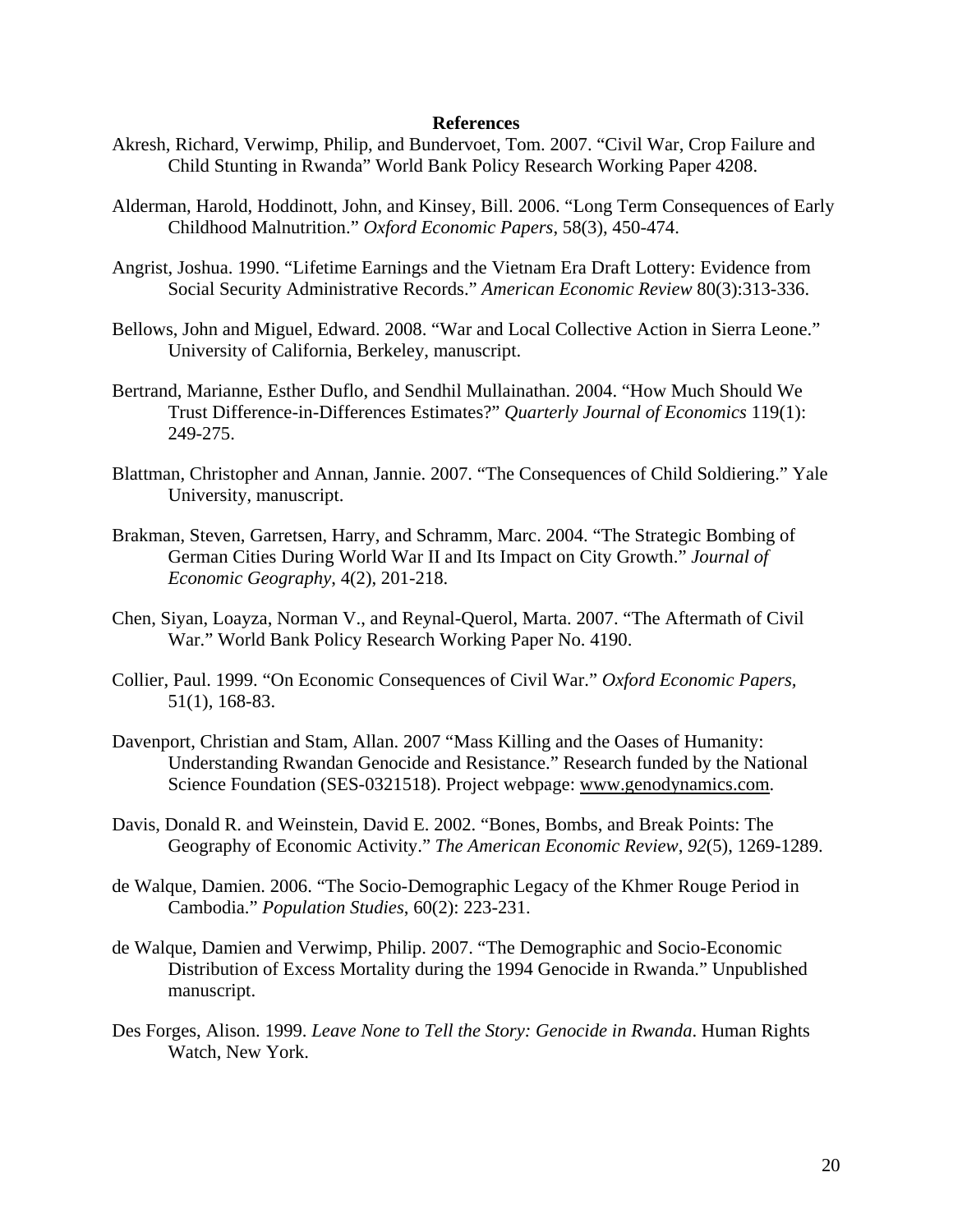- Gleditsch, Nils, Wallensteen, Peter, Eriksson, Mikael, Sollenberg, Margareta, and Strand, Havard. 2002. "Armed Conflict 1946-2001: A New Dataset." *Journal of Peace Research*, 39(5), 615-637.
- Gourevitch, Philip. 1998. *We Wish to Inform You That Tomorrow We Will Be Killed With Our Families: Stories From Rwanda*. New York: Picador USA.
- Humphreys, Macartan, and Jeremy Weinstein. 2005. "Disentangling the Determinants of Successful Disarmament, Demobilization, and Reintegration." Stanford University, manuscript.
- Imbens, Guido, and Wilbert van der Klaauw. 1995. "Evaluating the Cost of Conscription in The Netherlands." *Journal of Business and Economic Statistics* 13(2): 207-215.
- IMF. 1998. Rwanda: Statistical Appendix. IMF Staff Country Report No. 98/115. Washington, D.C., International Monetary Fund.
- Miguel, Edward and Roland, Gerard. 2006. "The Long Run Impact of Bombing Vietnam." University of California, Berkeley, manuscript.
- Moulton, Brent. 1986. "Random Group Effects and the Precision of Regression Estimates." *Journal of Econometrics* 32(3):385-397.
- ORC Macro and Rwanda Government. 2001. "Enquête Démographique et de Santé. Rwanda. 2000." Office National de la Population. Kigali, Rwanda, 2001.
- Rwandan Genocide Project. 2007. Administrative Map of Rwanda: 1994 Genocide Sites. Genocide Studies Program, Yale University. Project webpage: http://www.yale.edu/gsp/rwanda/
- Shemyakina, Olga. 2006. "The Effect of Armed Conflict on Accumulation of Schooling: Results from Tajikistan." HICN Working Paper 12.
- World Bank. 2003. "Education in Rwanda: Rebalancing Resources to Accelerate Post-Conflict Development and Poverty Reduction." Human Development Department, Africa Region, Report No 26038-RW, The World Bank, Washington DC.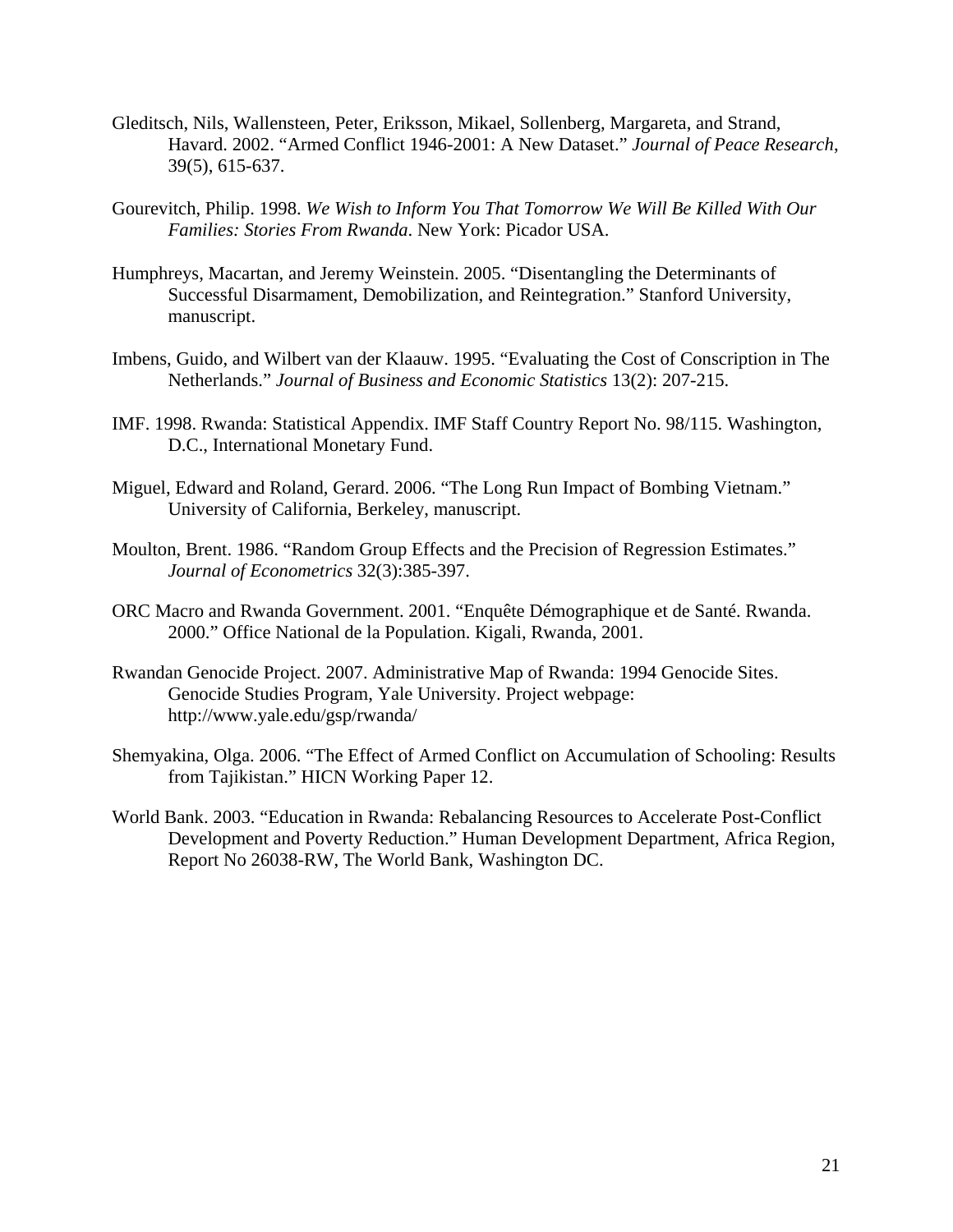Figure 1: Map of Rwandan Provinces in 1992



Map source: Demographic and Health Survey 1992 Final Report.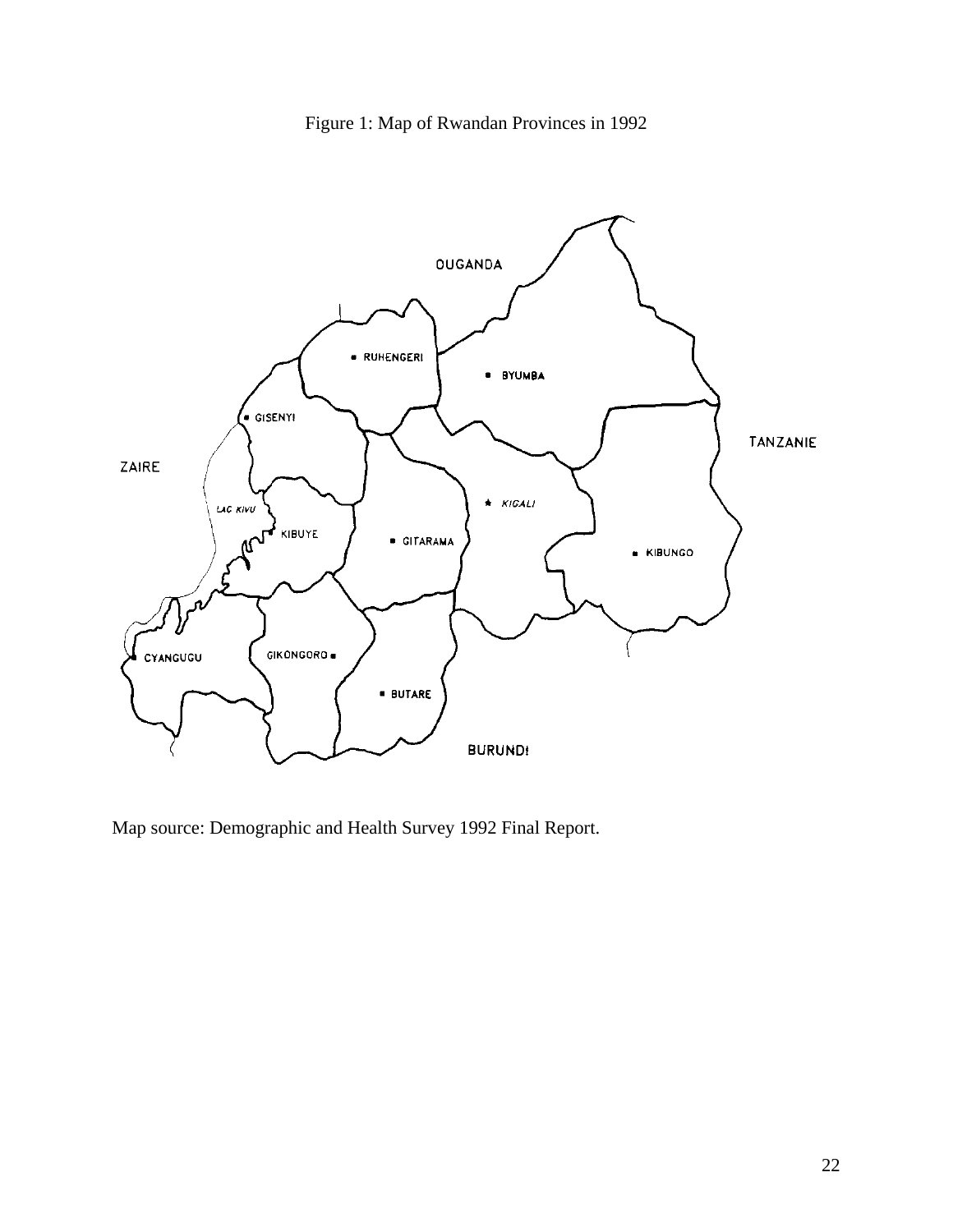

Figure 2a: Total Years of Schooling, By Age

Notes: Figure 2a presents a kernel-weighted local polynomial regression (using Epanechnikov kernel) of years of schooling on children's age. Figures 2b and 2c present a kernel-weighted local polynomial regression of proportion ever completed a given grade ( $1<sup>st</sup>$  grade,  $2<sup>nd</sup>$  grade,  $3<sup>rd</sup>$ grade,  $4<sup>th</sup>$  grade,  $5<sup>th</sup>$  grade, or  $6<sup>th</sup>$  grade) on children's age. Data source: 1992 and 2000 Rwanda Demographic and Health Surveys.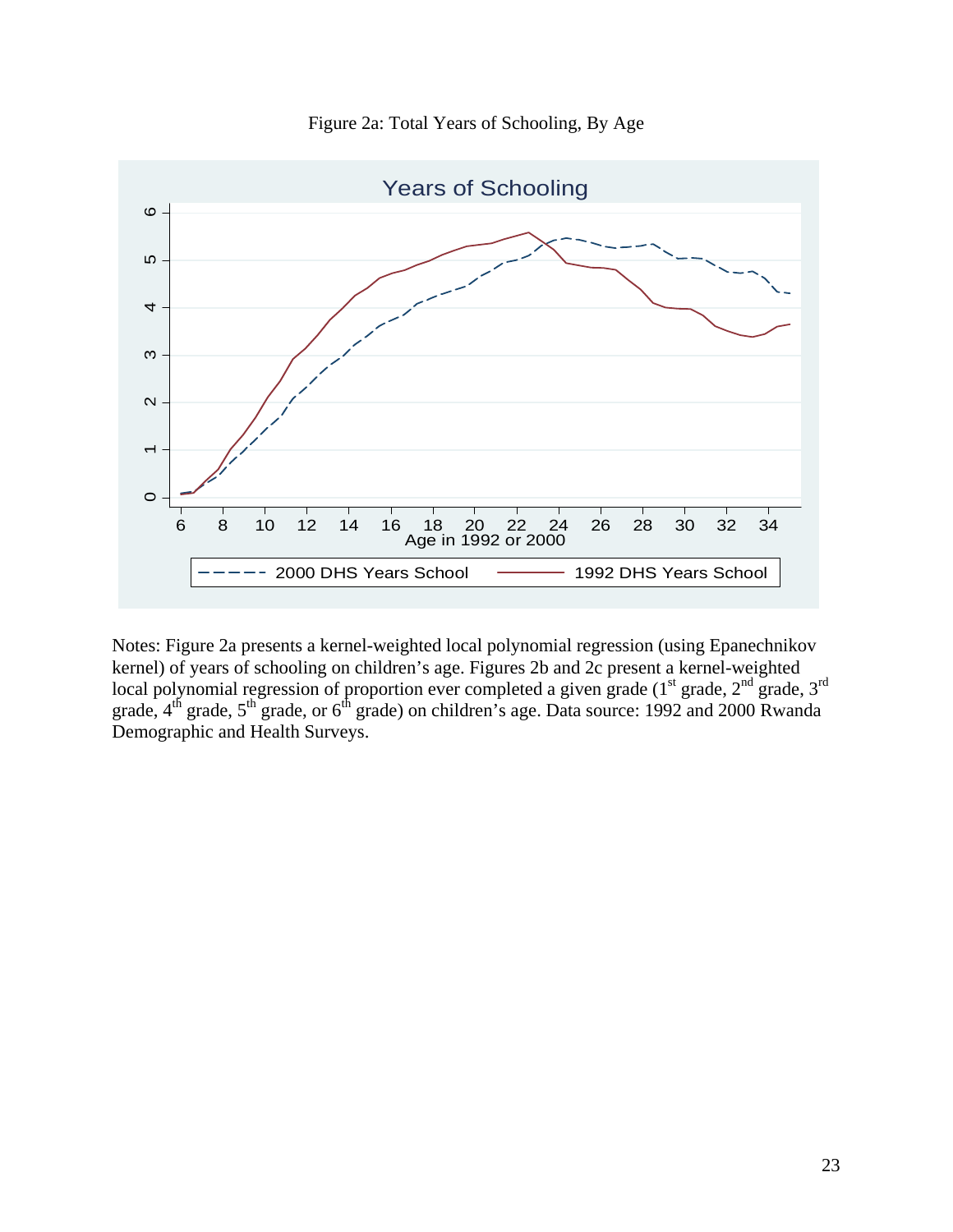

Figure 2b: Proportion Ever Completing Grades 1 to 3, By Age



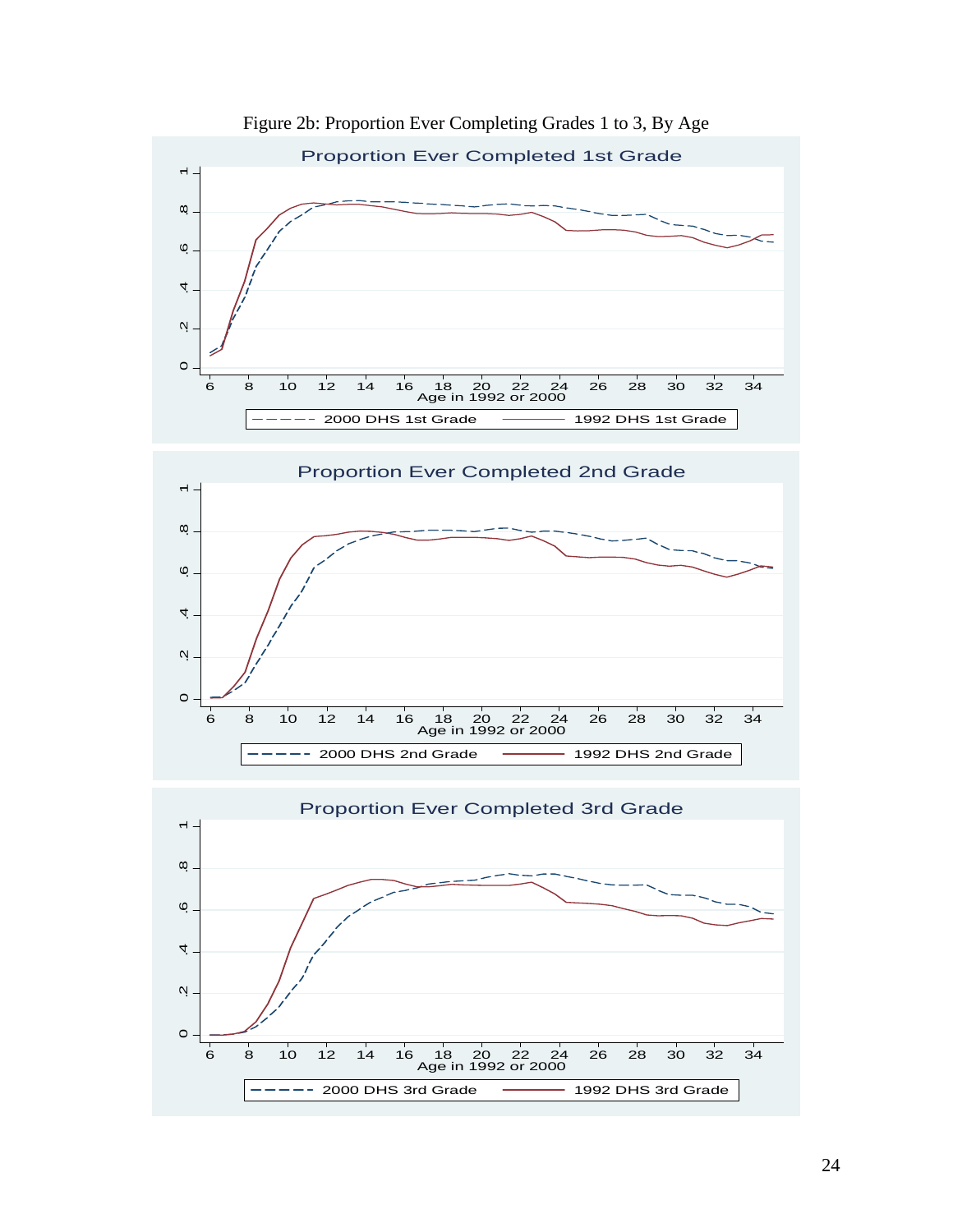

Figure 2c: Proportion Ever Completing Grades 4 to 6, By Age

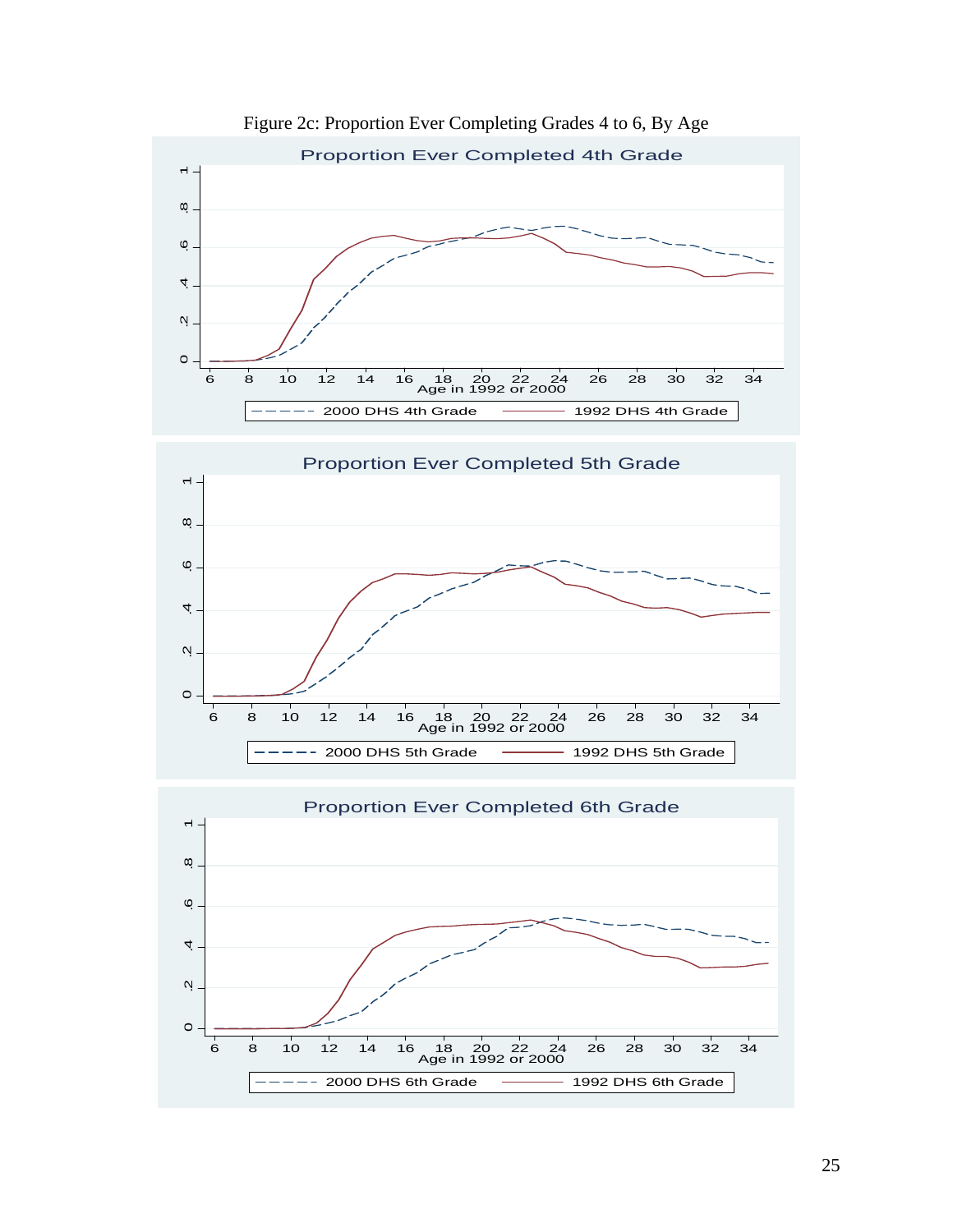

Figure 3: Years of Schooling, By Age and Orphan Status

Notes: Data source: 1992 and 2000 Rwanda Demographic and Health Surveys.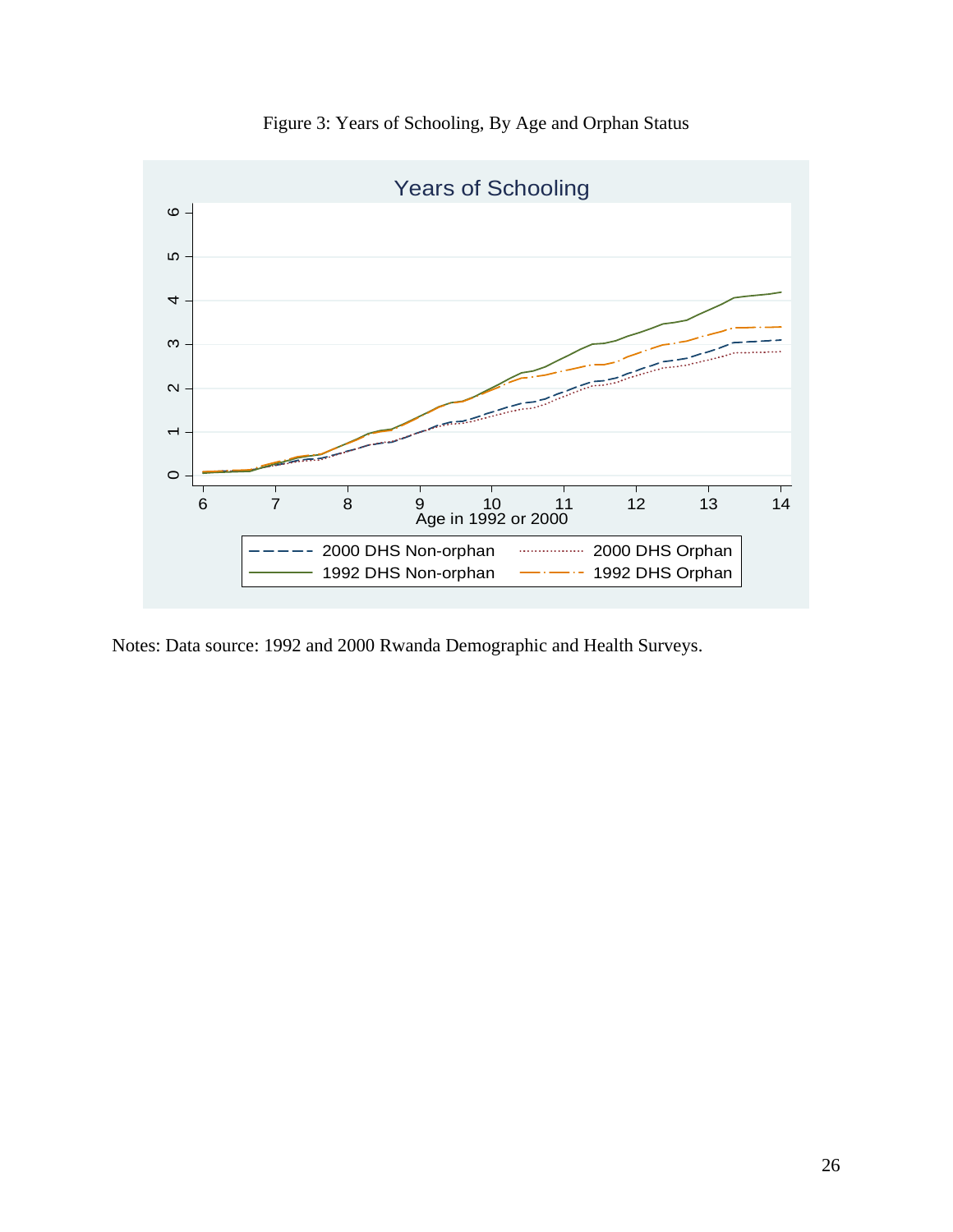|                                         | All Individuals |            | Males Only |            | Females Only |            |
|-----------------------------------------|-----------------|------------|------------|------------|--------------|------------|
|                                         | <b>DHS</b>      | <b>DHS</b> | <b>DHS</b> | <b>DHS</b> | <b>DHS</b>   | <b>DHS</b> |
|                                         | 2000            | 1992       | 2000       | 1992       | 2000         | 1992       |
| Educational Attainment:<br>No Schooling | 23.80           | 30.00      | 23.19      | 27.75      | 24.34        | 32.11      |
| Some Primary Schooling                  | 69.16           | 63.99      | 69.27      | 65.47      | 69.06        | 62.60      |
| Some Secondary Schooling                | 7.04            | 6.01       | 7.54       | 6.78       | 6.60         | 5.29       |
| <b>Observations</b>                     | 27114           | 18528      | 12769      | 9027       | 14345        | 9501       |

Table 1: Educational Attainment Before and After the Genocide

Notes: Summary statistics are restricted to individuals aged 6 to 35. Data source: 1992 and 2000 Rwanda Demographic and Health Surveys.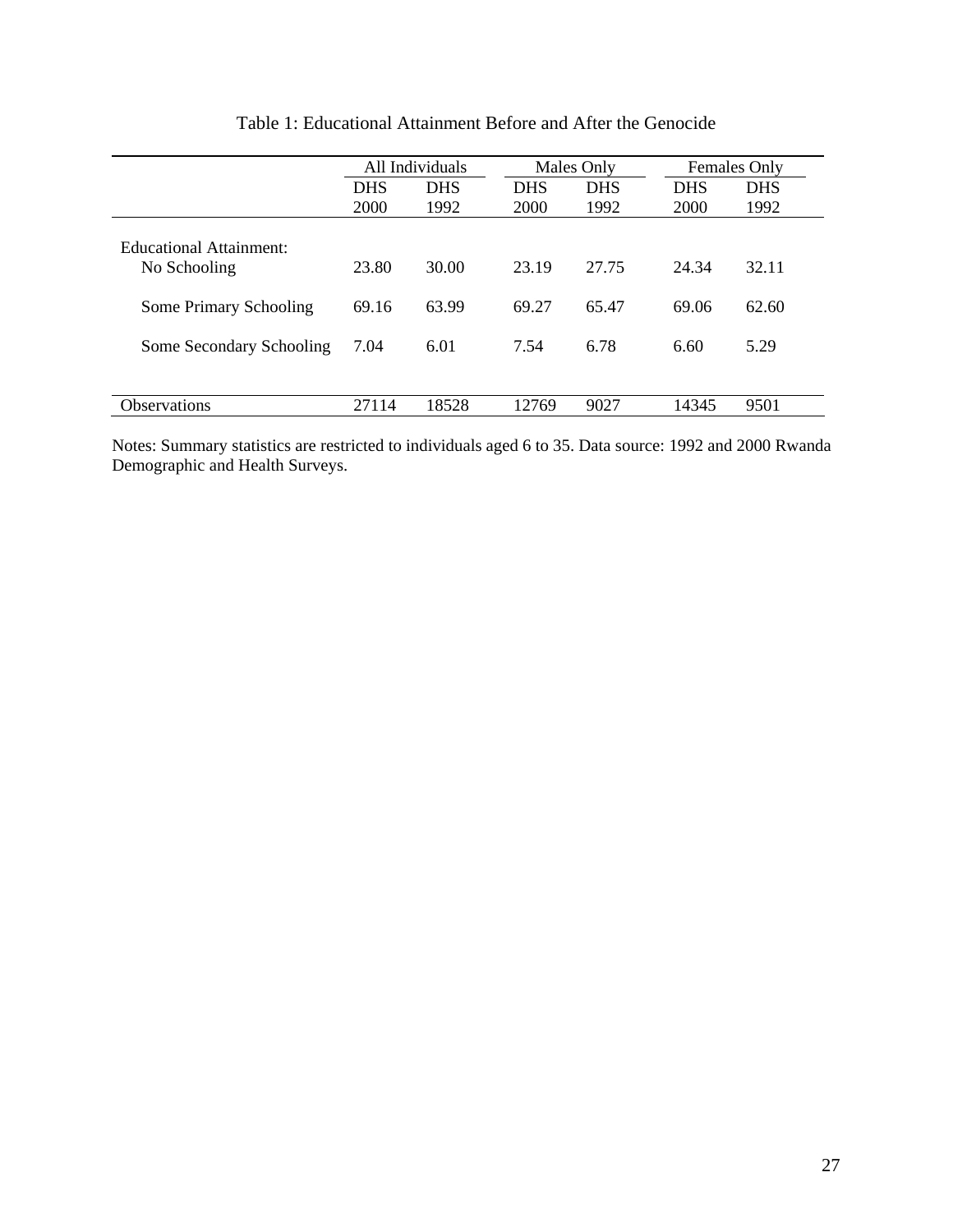|                                                   |                 | Panel A: Years of Schooling |             | <b>DHS 2000</b>     | DHS 1992                                 | Difference  |                 |                 |             |
|---------------------------------------------------|-----------------|-----------------------------|-------------|---------------------|------------------------------------------|-------------|-----------------|-----------------|-------------|
|                                                   |                 | Old Cohort                  |             | 4.391***            | 4.268***                                 | 0.123       |                 |                 |             |
|                                                   |                 |                             |             | [0.091]             | [0.103]                                  | [0.140]     |                 |                 |             |
|                                                   |                 | <b>Young Cohort</b>         |             | 1.587***            | 2.019***                                 | $-0.432***$ |                 |                 |             |
|                                                   |                 |                             |             | [0.029]             | [0.041]                                  | [0.052]     |                 |                 |             |
|                                                   |                 | Difference                  |             | $-2.804***$         | $-2.249***$                              | $-0.555***$ |                 |                 |             |
|                                                   |                 |                             |             | [0.078]             | [0.085]                                  | [0.116]     |                 |                 |             |
|                                                   |                 |                             |             |                     |                                          |             |                 |                 |             |
| Panel B: Completed 1 <sup>st</sup> Grade          | <b>DHS 2000</b> | <b>DHS 1992</b>             | Difference  |                     | Panel E: Completed 4 <sup>th</sup> Grade |             | <b>DHS 2000</b> | <b>DHS 1992</b> | Difference  |
| Old Cohort                                        | $0.779***$      | $0.713***$                  | $0.066***$  | Old Cohort          |                                          |             | $0.606***$      | $0.544***$      | $0.062***$  |
|                                                   | [0.007]         | [0.011]                     | [0.013]     |                     |                                          |             | [0.010]         | [0.011]         | [0.015]     |
| <b>Young Cohort</b>                               | $0.615***$      | $0.619***$                  | $-0.004$    | <b>Young Cohort</b> |                                          |             | $0.158***$      | $0.253***$      | $-0.095***$ |
|                                                   | [0.007]         | [0.009]                     | [0.012]     |                     |                                          |             | [0.005]         | [0.007]         | [0.009]     |
| Difference                                        | $-0.164***$     | $-0.094***$                 | $-0.070***$ | Difference          |                                          |             | $-0.448***$     | $-0.291***$     | $-0.157***$ |
|                                                   | [0.006]         | [0.009]                     | [0.011]     |                     |                                          |             | [0.008]         | [0.010]         | [0.013]     |
| Panel C: Completed 2 <sup>nd</sup> Grade DHS 2000 |                 | <b>DHS 1992</b>             | Difference  |                     | Panel F: Completed 5 <sup>th</sup> Grade |             | <b>DHS 2000</b> | <b>DHS 1992</b> | Difference  |
| Old Cohort                                        | $0.749***$      | $0.681***$                  | $0.068***$  | Old Cohort          |                                          |             | $0.500***$      | $0.470***$      | $0.030*$    |
|                                                   | [0.008]         | [0.011]                     | [0.014]     |                     |                                          |             | [0.011]         | [0.011]         | [0.016]     |
| <b>Young Cohort</b>                               | $0.424***$      | $0.482***$                  | $-0.058***$ | <b>Young Cohort</b> |                                          |             | $0.077***$      | $0.159***$      | $-0.082***$ |
|                                                   | [0.007]         | [0.008]                     | [0.011]     |                     |                                          |             | [0.004]         | [0.005]         | [0.007]     |
| Difference                                        | $-0.325***$     | $-0.199***$                 | $-0.126***$ | Difference          |                                          |             | $-0.423***$     | $-0.311***$     | $-0.112***$ |
|                                                   | [0.007]         | [0.009]                     | [0.011]     |                     |                                          |             | [0.009]         | [0.010]         | [0.014]     |
|                                                   |                 |                             |             |                     |                                          |             |                 |                 |             |
| Panel D: Completed 3 <sup>rd</sup> Grade DHS 2000 |                 | DHS 1992                    | Difference  |                     | Panel G: Completed 6 <sup>th</sup> Grade |             | <b>DHS 2000</b> | <b>DHS 1992</b> | Difference  |
| Old Cohort                                        | $0.690***$      | $0.621***$                  | $0.069***$  | Old Cohort          |                                          |             | $0.396***$      | $0.402***$      | $-0.006$    |
|                                                   | [0.009]         | [0.011]                     | [0.014]     |                     |                                          |             | [0.011]         | [0.011]         | [0.016]     |
| <b>Young Cohort</b>                               | $0.275***$      | $0.360***$                  | $-0.085***$ | <b>Young Cohort</b> |                                          |             | $0.028***$      | $0.089***$      | $-0.061***$ |
|                                                   | [0.007]         | [0.008]                     | [0.011]     |                     |                                          |             | [0.002]         | [0.004]         | [0.005]     |
| Difference                                        | $-0.415***$     | $-0.261***$                 | $-0.154***$ | Difference          |                                          |             | $-0.368***$     | $-0.313***$     | $-0.055***$ |
|                                                   | [0.007]         | [0.010]                     | [0.012]     |                     |                                          |             | [0.010]         | [0.010]         | [0.015]     |

Table 2: Difference-in-Differences Comparing Children's Schooling Before and After the Genocide for Young and Old Cohorts

Notes: Robust standard errors in brackets, clustered at the enumeration level. \* significant at 10%, \*\* significant at 5%, \*\*\* significant at 1%. Cross tabulations are restricted to individuals aged 6 to 35. For every panel, each interior cell measures for that particular sub-group (old or young cohort, in 2000 or 1992) the average years of schooling (Panel A) or the proportion completing a given grade (Panels B-G). Young cohort is defined as individuals aged 6 to 15, while the old cohort is individuals aged 16 to 35. Data source: 1992 and 2000 Rwanda Demographic and Health Surveys.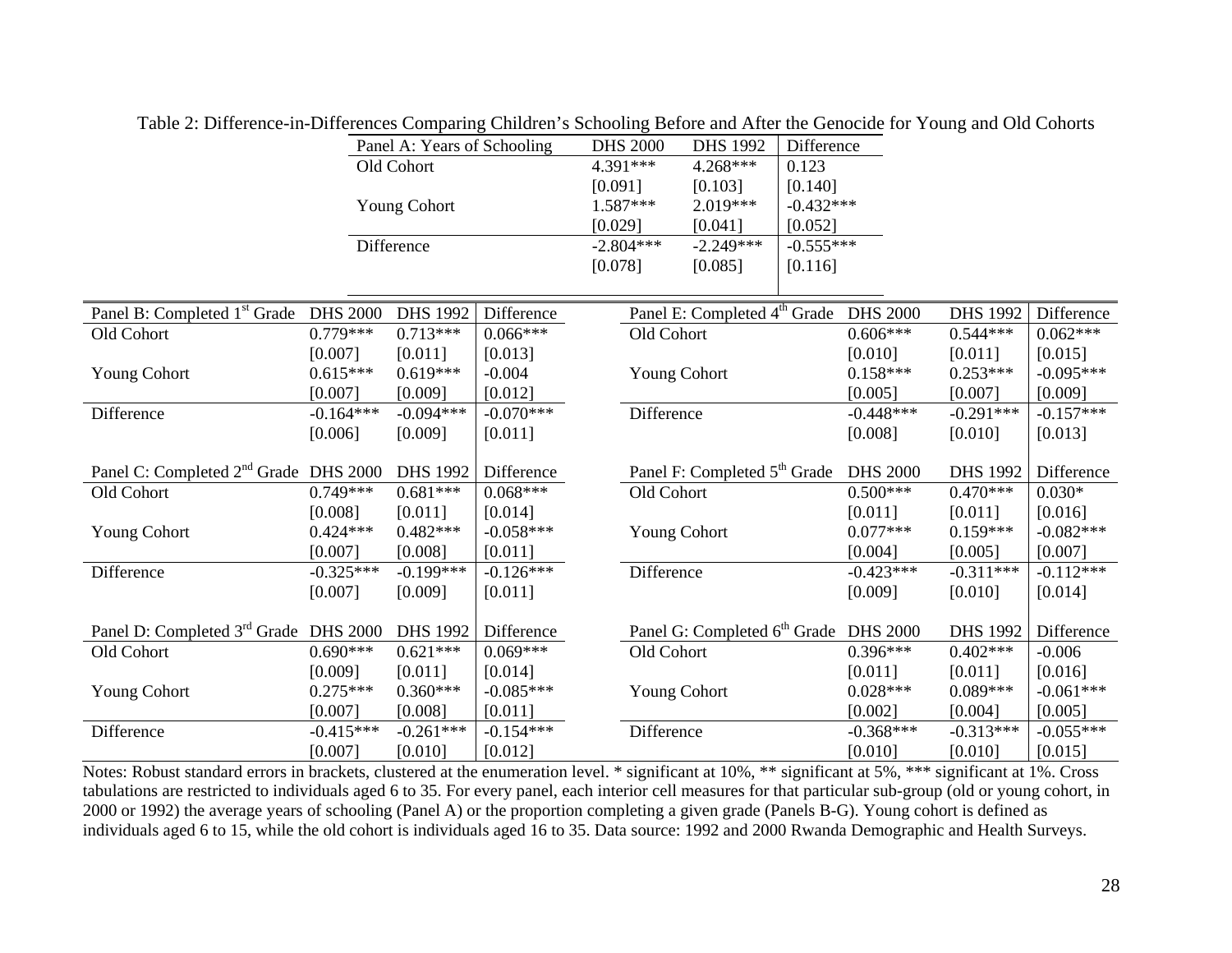| Dependent Variable: Years of Schooling |             |             |             |
|----------------------------------------|-------------|-------------|-------------|
|                                        | (1)         | (2)         | (2)         |
| Young Cohort * DHS 2000                | $-0.421***$ | $-0.535***$ | $0.160*$    |
|                                        | [0.097]     | [0.101]     | [0.083]     |
| Female * (Young Cohort * DHS 2000)     |             | $0.219***$  |             |
|                                        |             | [0.044]     |             |
|                                        |             |             |             |
| Non-poor * (Young Cohort * DHS 2000)   |             |             | $-1.223***$ |
|                                        |             |             | [0.064]     |
| Female                                 | $-0.113***$ | $-0.179***$ | $-0.103***$ |
|                                        | [0.026]     | [0.034]     | [0.026]     |
| Non-poor                               | $0.165***$  | $0.163***$  | $0.536***$  |
|                                        | [0.024]     | [0.024]     | [0.038]     |
|                                        |             |             |             |
| <b>DHS 2000</b>                        | $0.232***$  | $0.235***$  | $0.203***$  |
|                                        | [0.064]     | [0.064]     | [0.059]     |
| <b>Household Level Controls</b>        |             |             |             |
| Age of Household Head                  | $0.005***$  | $0.005***$  | $0.005***$  |
|                                        | [0.001]     | [0.001]     | [0.001]     |
| Highest Education Level-Any HH Member  | $0.446***$  | $0.446***$  | $0.444***$  |
|                                        | [0.006]     | [0.006]     | [0.006]     |
| Number of Children Under 5             | $-0.113***$ | $-0.110***$ | $-0.098***$ |
|                                        | [0.013]     | [0.013]     | [0.013]     |
| Rural                                  | $-0.270***$ | $-0.272***$ | $-0.173*$   |
|                                        | [0.103]     | [0.103]     | [0.097]     |
| Child Age Fixed Effects?               | Yes         | Yes         | Yes         |
| Province Fixed Effects?                | Yes         | Yes         | Yes         |
| Observations                           | 45642       | 45642       | 45642       |

# Table 3: Province-Age Cohort Fixed Effects Regressions Measuring the Difference in Children's Years of Schooling Before and After the Genocide

Notes: Robust standard errors in brackets, clustered at the enumeration level. \* significant at 10%, \*\* significant at 5%, \*\*\* significant at 1%. The difference-in-differences variable is the interaction of a dummy variable for being in the young cohort aged 6 to 15 and a dummy variable for being in the 2000 DHS. Regressions are limited to individuals aged 6 to 35. Non-poor is a dummy variable indicating the individual has more assets than the population mean. Assets used to calculate this wealth measure include piped running water, refrigerator, radio, finished floor, bicycle, motorcycle, and car. After 1992, the Rwandan government combined Byumba and Umutara provinces, so for consistency we treat them as one province across the two datasets. Data source: 1992 and 2000 Rwanda Demographic and Health Surveys.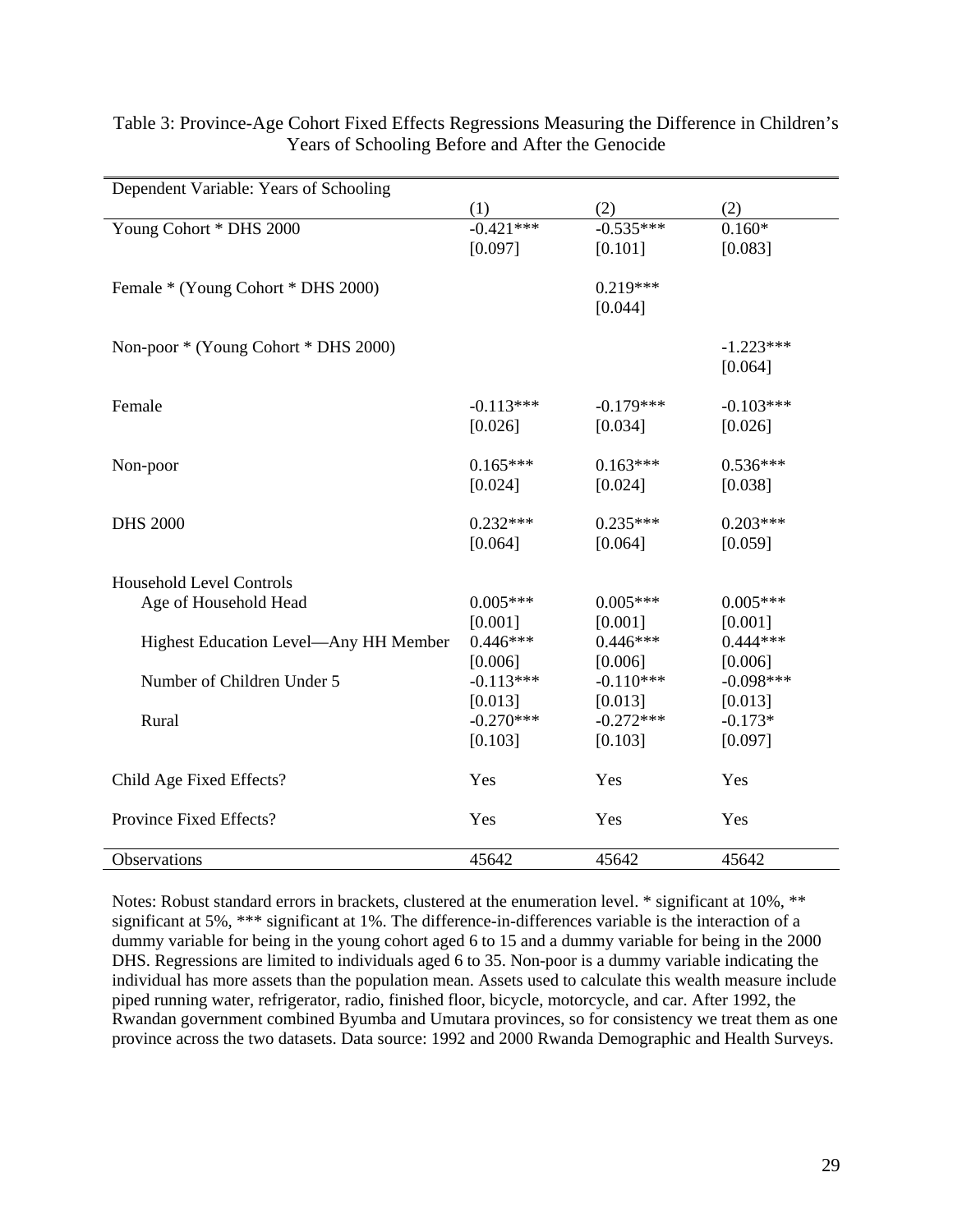|                                    | $50000$ and $1$ fitter and $0000000$ |                        |                        |                        |                        |                                  |
|------------------------------------|--------------------------------------|------------------------|------------------------|------------------------|------------------------|----------------------------------|
| Dependent Variable: Completion of: | $1st$ Grade                          | $2nd$ Grade            | $3rd$ Grade            | $4th$ Grade            | $5th$ Grade            | $\overline{6}^{\text{th}}$ Grade |
|                                    | (1)                                  | (2)                    | (3)                    | (4)                    | (5)                    | (6)                              |
| Young Cohort * DHS 2000            | $-0.064***$<br>[0.009]               | $-0.126***$<br>[0.009] | $-0.149***$<br>[0.009] | $-0.145***$<br>[0.010] | $-0.103***$<br>[0.011] | $-0.041***$<br>[0.012]           |
| Female                             | $-0.015***$<br>[0.004]               | $-0.009**$<br>[0.004]  | $-0.005$<br>[0.004]    | $-0.007$<br>[0.004]    | $-0.008**$<br>[0.004]  | $-0.013***$<br>[0.004]           |
| Non-poor                           | $0.027***$<br>[0.005]                | $0.029***$<br>[0.005]  | $0.032***$<br>[0.005]  | $0.025***$<br>[0.005]  | $0.022***$<br>[0.004]  | $0.017***$<br>[0.004]            |
| <b>DHS 2000</b>                    | $0.069***$<br>[0.008]                | $0.071***$<br>[0.008]  | $0.074***$<br>[0.008]  | $0.070***$<br>[0.008]  | $0.047***$<br>[0.008]  | 0.013<br>[0.009]                 |
| Child Age Fixed Effects?           | Yes                                  | Yes                    | Yes                    | Yes                    | Yes                    | Yes                              |
| Province Fixed Effects?            | Yes                                  | Yes                    | Yes                    | Yes                    | Yes                    | Yes                              |
| <b>Household Level Controls?</b>   | Yes                                  | Yes                    | Yes                    | Yes                    | Yes                    | Yes                              |
| Observations                       | 45642                                | 45642                  | 45642                  | 45642                  | 45642                  | 45642                            |

Table 4: Province-Age Cohort Fixed Effects Regressions Measuring the Difference in Children's Grade Completion Before and After the Genocide, Baseline Regressions

Notes: Robust standard errors in brackets, clustered at the enumeration level. \* significant at 10%, \*\* significant at 5%, \*\*\* significant at 1%. The difference-in-differences variable is the interaction of a dummy variable for being in the young cohort aged 6 to 15 and a dummy variable for being in the 2000 DHS. The linear regressions are restricted to individuals aged 6 to 35. Non-poor is a dummy variable indicating the individual has more assets than the population mean. Assets used to calculate this wealth measure include piped running water, refrigerator, radio, finished floor, bicycle, motorcycle, and car. Household level controls include age of household head, highest education level of any household member, number of children in the household under age 5, and a dummy indicating if the household lives in a rural area. After 1992, the Rwandan government combined Byumba and Umutara provinces, so for consistency we treat them as one province across the two datasets. Data source: 1992 and 2000 Rwanda Demographic and Health Surveys.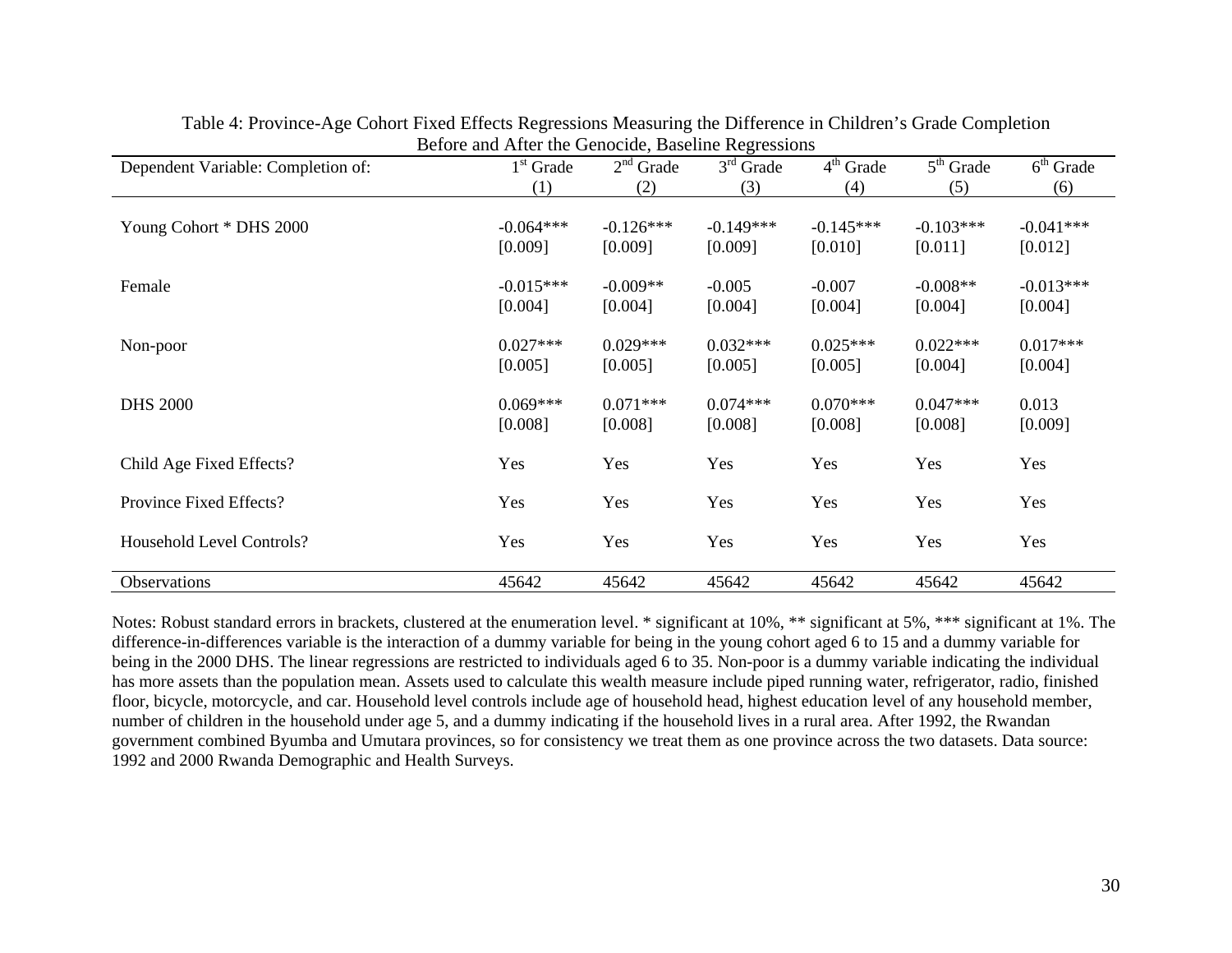| Dependent Variable: Completion of: | $1st$ Grade            | $2nd$ Grade            | $3rd$ Grade            | $4th$ Grade            | $\overline{5}^{\text{th}}$ Grade | $6th$ Grade            |
|------------------------------------|------------------------|------------------------|------------------------|------------------------|----------------------------------|------------------------|
|                                    | (1)                    | (2)                    | (3)                    | (4)                    | (5)                              | (6)                    |
| Young Cohort * DHS 2000            | $-0.080***$<br>[0.010] | $-0.147***$<br>[0.010] | $-0.170***$<br>[0.011] | $-0.159***$<br>[0.011] | $-0.114***$<br>[0.011]           | $-0.050***$<br>[0.013] |
| Female * (Young Cohort * DHS 2000) | $0.032***$<br>[0.009]  | $0.040***$<br>[0.008]  | $0.040***$<br>[0.008]  | $0.026***$<br>[0.008]  | $0.019***$<br>[0.007]            | $0.016***$<br>[0.006]  |
| Female                             | $-0.025***$<br>[0.005] | $-0.021***$<br>[0.005] | $-0.017***$<br>[0.005] | $-0.015***$<br>[0.006] | $-0.014**$<br>[0.005]            | $-0.018***$<br>[0.005] |
| Non-poor                           | $0.027***$<br>[0.005]  | $0.029***$<br>[0.005]  | $0.032***$<br>[0.005]  | $0.025***$<br>[0.005]  | $0.022***$<br>[0.004]            | $0.017***$<br>[0.004]  |
| <b>DHS 2000</b>                    | $0.069***$<br>[0.008]  | $0.072***$<br>[0.008]  | $0.075***$<br>[0.008]  | $0.071***$<br>[0.008]  | $0.047***$<br>[0.008]            | 0.013<br>[0.009]       |
| Child Age Fixed Effects?           | Yes                    | Yes                    | Yes                    | Yes                    | Yes                              | Yes                    |
| Province Fixed Effects?            | Yes                    | Yes                    | Yes                    | Yes                    | Yes                              | Yes                    |
| Household Level Controls?          | Yes                    | Yes                    | Yes                    | Yes                    | Yes                              | Yes                    |
| Observations                       | 45642                  | 45642                  | 45642                  | 45642                  | 45642                            | 45642                  |

Table 5: Province-Age Cohort Fixed Effects Regressions Measuring the Difference in Children's Grade Completion Before and After the Genocide, With Gender Interactions

Notes: Robust standard errors in brackets, clustered at the enumeration level. \* significant at 10%, \*\* significant at 5%, \*\*\* significant at 1%. The difference-in-differences variable is the interaction of a dummy variable for being in the young cohort aged 6 to 15 and a dummy variable for being in the 2000 DHS. The linear regressions are restricted to individuals aged 6 to 35. Non-poor is a dummy variable indicating the individual has more assets than the population mean. Assets used to calculate this wealth measure include piped running water, refrigerator, radio, finished floor, bicycle, motorcycle, and car. Household level controls include age of household head, highest education level of any household member, number of children in the household under age 5, and a dummy indicating if the household lives in a rural area. After 1992, the Rwandan government combined Byumba and Umutara provinces, so for consistency we treat them as one province across the two datasets. Data source: 1992 and 2000 Rwanda Demographic and Health Surveys.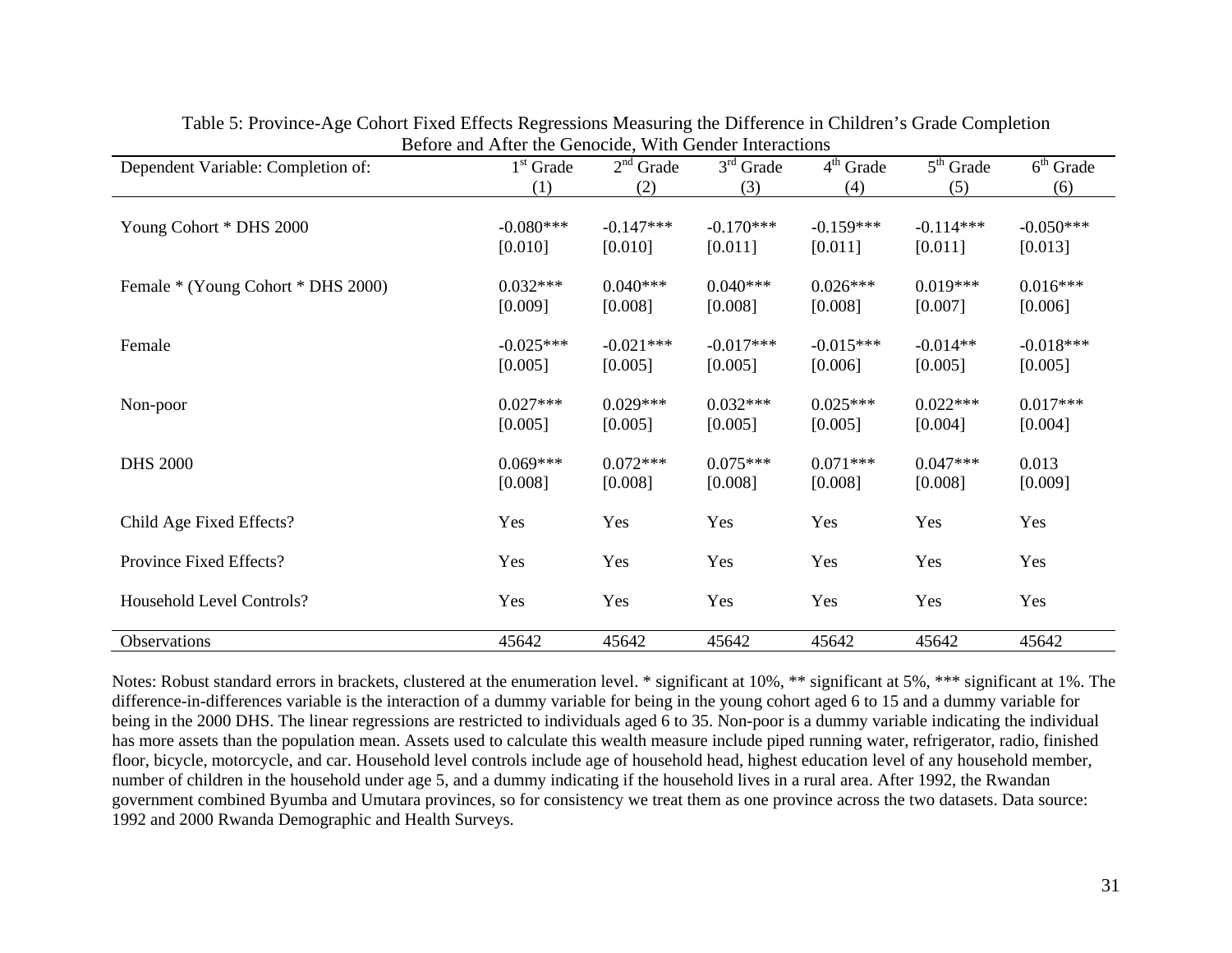| Dependent Variable: Completion of:   | $1st$ Grade            | $2nd$ Grade            | $3rd$ Grade            | $4th$ Grade            | $5th$ Grade            | $6th$ Grade            |
|--------------------------------------|------------------------|------------------------|------------------------|------------------------|------------------------|------------------------|
|                                      | (1)                    | (2)                    | (3)                    | (4)                    | (5)                    | (6)                    |
| Young Cohort * DHS 2000              | $-0.049***$<br>[0.010] | $-0.112***$<br>[0.010] | $-0.124***$<br>[0.010] | $-0.102***$<br>[0.010] | $-0.038***$<br>[0.010] | $0.039***$<br>[0.010]  |
| Non-poor * (Young Cohort * DHS 2000) | $-0.032***$<br>[0.008] | $-0.029***$<br>[0.008] | $-0.052***$<br>[0.008] | $-0.091***$<br>[0.008] | $-0.139***$<br>[0.008] | $-0.169***$<br>[0.008] |
| Female                               | $-0.015***$<br>[0.004] | $-0.009**$<br>[0.004]  | $-0.005$<br>[0.004]    | $-0.006$<br>[0.004]    | $-0.007*$<br>[0.004]   | $-0.012***$<br>[0.004] |
| Non-poor                             | $0.036***$<br>[0.005]  | $0.038***$<br>[0.005]  | $0.048***$<br>[0.006]  | $0.053***$<br>[0.006]  | $0.064***$<br>[0.006]  | $0.068***$<br>[0.006]  |
| <b>DHS 2000</b>                      | $0.068***$<br>[0.008]  | $0.070***$<br>[0.008]  | $0.073***$<br>[0.008]  | $0.068***$<br>[0.008]  | $0.044***$<br>[0.008]  | 0.009<br>[0.008]       |
| Child Age Fixed Effects?             | Yes                    | Yes                    | Yes                    | Yes                    | Yes                    | Yes                    |
| Province Fixed Effects?              | Yes                    | Yes                    | Yes                    | Yes                    | Yes                    | Yes                    |
| Household Level Controls?            | Yes                    | Yes                    | Yes                    | Yes                    | Yes                    | Yes                    |
| Observations                         | 45642                  | 45642                  | 45642                  | 45642                  | 45642                  | 45642                  |

Table 6: Province-Age Cohort Fixed Effects Regressions Measuring the Difference in Children's Grade Completion Before and After the Genocide, With Wealth Interactions

Notes: Robust standard errors in brackets, clustered at the enumeration level. \* significant at 10%, \*\* significant at 5%, \*\*\* significant at 1%. The difference-in-differences variable is the interaction of a dummy variable for being in the young cohort aged 6 to 15 and a dummy variable for being in the 2000 DHS. The linear regressions are restricted to individuals aged 6 to 35. Non-poor is a dummy variable indicating the individual has more assets than the population mean. Assets used to calculate this wealth measure include piped running water, refrigerator, radio, finished floor, bicycle, motorcycle, and car. Household level controls include age of household head, highest education level of any household member, number of children in the household under age 5, and a dummy indicating if the household lives in a rural area. After 1992, the Rwandan government combined Byumba and Umutara provinces, so for consistency we treat them as one province across the two datasets. Data source: 1992 and 2000 Rwanda Demographic and Health Surveys.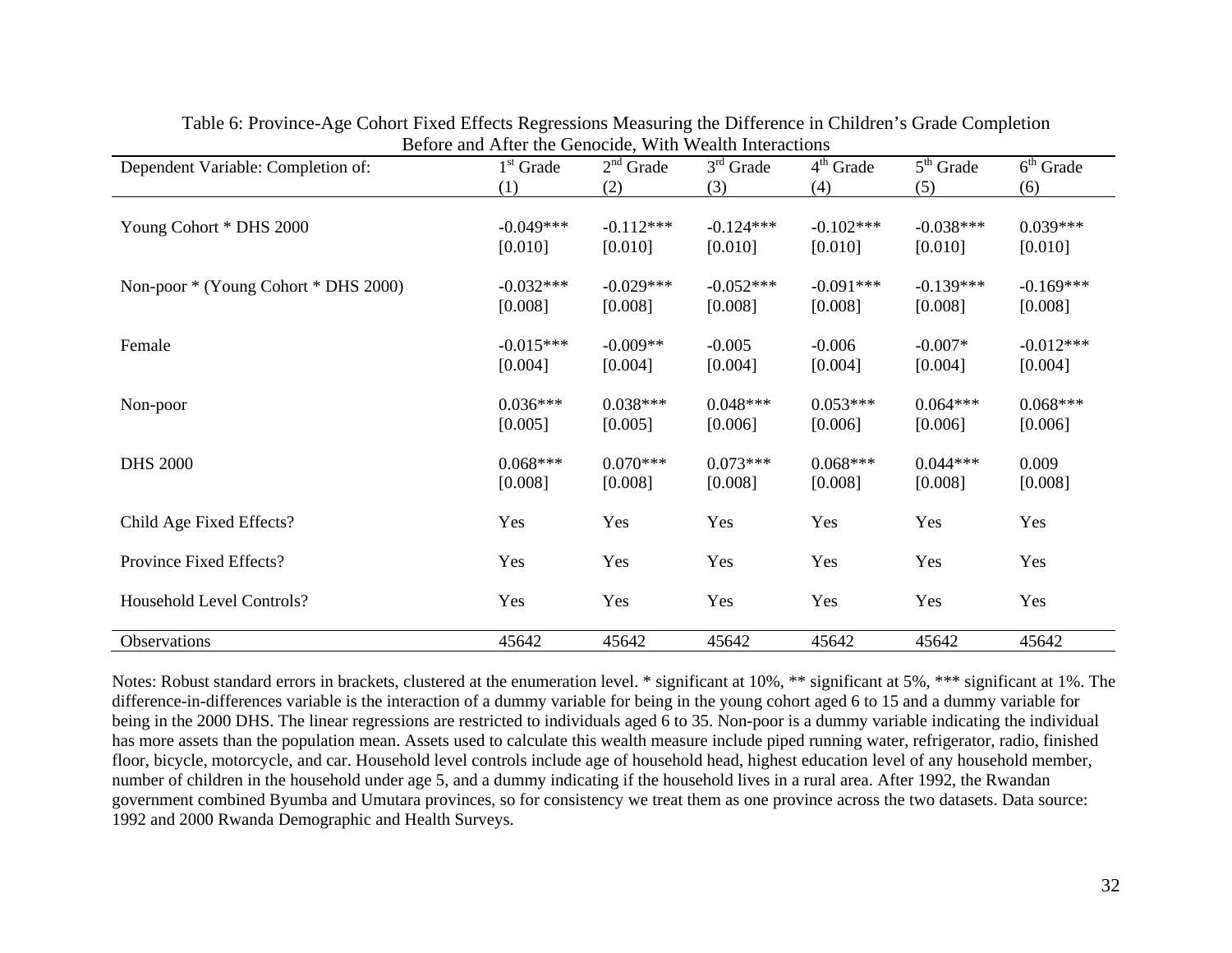| Dependent Variable:                                        | Years of   | $1st$ Grade | $2nd$ Grade | $3rd$ Grade | $4th$ Grade | $5th$ Grade | $6th$ Grade |
|------------------------------------------------------------|------------|-------------|-------------|-------------|-------------|-------------|-------------|
| Years of Schooling (Column 1)                              | Schooling  |             |             |             |             |             |             |
| Completion of Grade (Columns 2-7)                          |            |             |             |             |             |             |             |
|                                                            | (1)        | (2)         | (3)         | (4)         | (5)         | (6)         | (7)         |
|                                                            |            |             |             |             |             |             |             |
| High War Intensity Measure A * Young Cohort * DHS 2000     | $-0.0242*$ | $-0.0005$   | $-0.0010$   | $-0.0013$   | $-0.0028*$  | $-0.0026$   | $-0.0035*$  |
|                                                            | [0.0143]   | [0.0014]    | [0.0014]    | [0.0015]    | [0.0015]    | [0.0016]    | [0.0018]    |
|                                                            |            |             |             |             |             |             |             |
| High War Intensity Measure B * Young Cohort * DHS 2000     | $-0.3285*$ | $-0.0107$   | $-0.0316$   | $-0.0368*$  | $-0.0419**$ | $-0.0277$   | $-0.0232$   |
|                                                            | [0.1956]   | [0.0196]    | [0.0199]    | [0.0207]    | [0.0202]    | [0.0223]    | [0.0248]    |
|                                                            |            |             |             |             |             |             |             |
| High War Intensity Measure $C^*$ Young Cohort $*$ DHS 2000 | $-0.0229*$ | $-0.0011$   | $-0.0026*$  | $-0.0018$   | $-0.0026*$  | $-0.0021$   | $-0.0021$   |
|                                                            | [0.0133]   | [0.0015]    | [0.0014]    | [0.0015]    | [0.0014]    | [0.0016]    | [0.0017]    |
|                                                            |            |             |             |             |             |             |             |
| <b>Observations</b>                                        | 45642      | 45642       | 45642       | 45642       | 45642       | 45642       | 45642       |

# Table 7: Province-Age Cohort Fixed Effects Regressions Measuring the Difference in Children's Schooling Before and After the Genocide, With War Intensity Interactions

Notes: Robust standard errors in brackets, clustered at the enumeration level. \* significant at 10%, \*\* significant at 5%, \*\*\* significant at 1%. Each cell represents a separate regression where the dependent variable is as indicated at the top of the column and the independent variables include the following variables (in addition to the difference-in-difference-in-differences coefficient presented): young cohort \* DHS 2000, high war intensity \*young cohort, high war intensity \* DHS 2000, DHS 2000, female, non-poor, child age fixed effects, province fixed effects, and household level controls as in previous tables. The difference-in-difference-in-differences variable is the interaction of a variable measuring war intensity, a dummy variable for being in the young cohort aged 6 to 15, and a dummy variable for being in the 2000 DHS. High war intensity measure A is defined as the proportion of days during the genocide during which killings occurred. High war intensity measure B is a dummy variable indicating the 3 provinces that had the most number of genocide victims. High war intensity measure C is defined as the number of mass graves sites and memorials per province. Regressions are restricted to individuals aged 6 to 35. Non-poor is a dummy variable indicating the individual has more assets than the population mean. Assets used to calculate this wealth measure include piped running water, refrigerator, radio, finished floor, bicycle, motorcycle, and car. Household level controls include age of household head, highest education level of any household member, number of children in the household under age 5, and a dummy indicating if the household lives in a rural area. After 1992, the Rwandan government combined Byumba and Umutara provinces, so for consistency we treat them as one province across the two datasets. Data source: 1992 and 2000 Rwanda Demographic and Health Surveys.